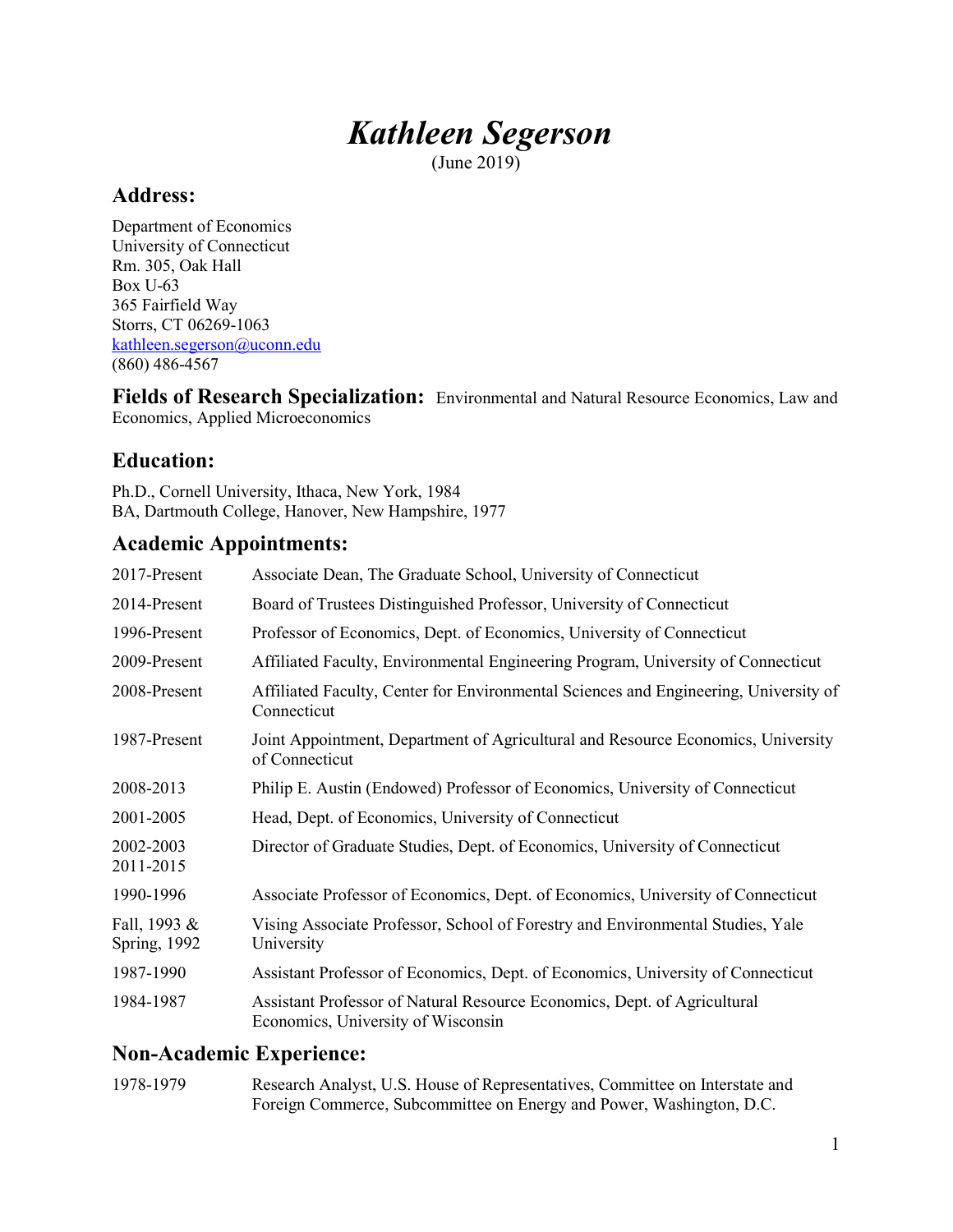### Awards/Honors:

- Alumni Association Distinguished Professor, University of Connecticut: 2013
- Association of Environmental and Resource Economists, Publication of Enduring Quality Award for "Uncertainty and Incentives for Nonpoint Pollution Control," Journal of Environmental Economics and Management: 2009
- Fellow, American Agricultural Economics Association: 2008
- Fellow, Association of Environmental and Resource Economists: 2008
- AAUP (University of Connecticut Chapter) Research Excellence Award: 2007
- Appointment to Connecticut Academy of Arts and Sciences: 2007
- University of Connecticut Alumni Association Award for Excellence in Graduate Teaching: 2006
- Most Appreciated Faculty Award, Association of Graduate Economics Students, University of Connecticut: 2003, 1997, 1994
- American Agricultural Economics Association Award for Outstanding Doctoral Dissertation: 1985

## Editorial Positions and Board Memberships:

- Member, Editorial Board, Review of Environmental Economics and Policy, January 2015 Present
- Member, Editorial Council, Annual Review of Resource Economics, January 2015 -- Present
- Co-editor, Journal of Association of Environmental and Resource Economists, September 2013- 2016
- Member, Editorial Board, *Journal of Agricultural and Applied Economics*, January 2013-December 2015
- Handling Editor, Conservation Biology, 2012-2013
- Section Editor, *Encyclopedia of Energy, Environmental and Natural Resource Economics*, 2011-2012.
- Member, Editorial Board, European Review of Agricultural Economics, 2010-2016
- Member, Editorial Board, *Strategic Behavior and the Environment*, 2009-Present
- Member, Editorial Board, International Review of Environmental and Resource Economics, 2008-Present
- Member, Editorial Council, Journal of Environmental Economics & Management, 1994-1995, 2008-2010
- Co-editor, Ashgate Studies in Environmental and Natural Resource Economics, 2000-2005
- Member, Editorial Board, International Yearbook of Environmental and Resource Economics, 1999-2007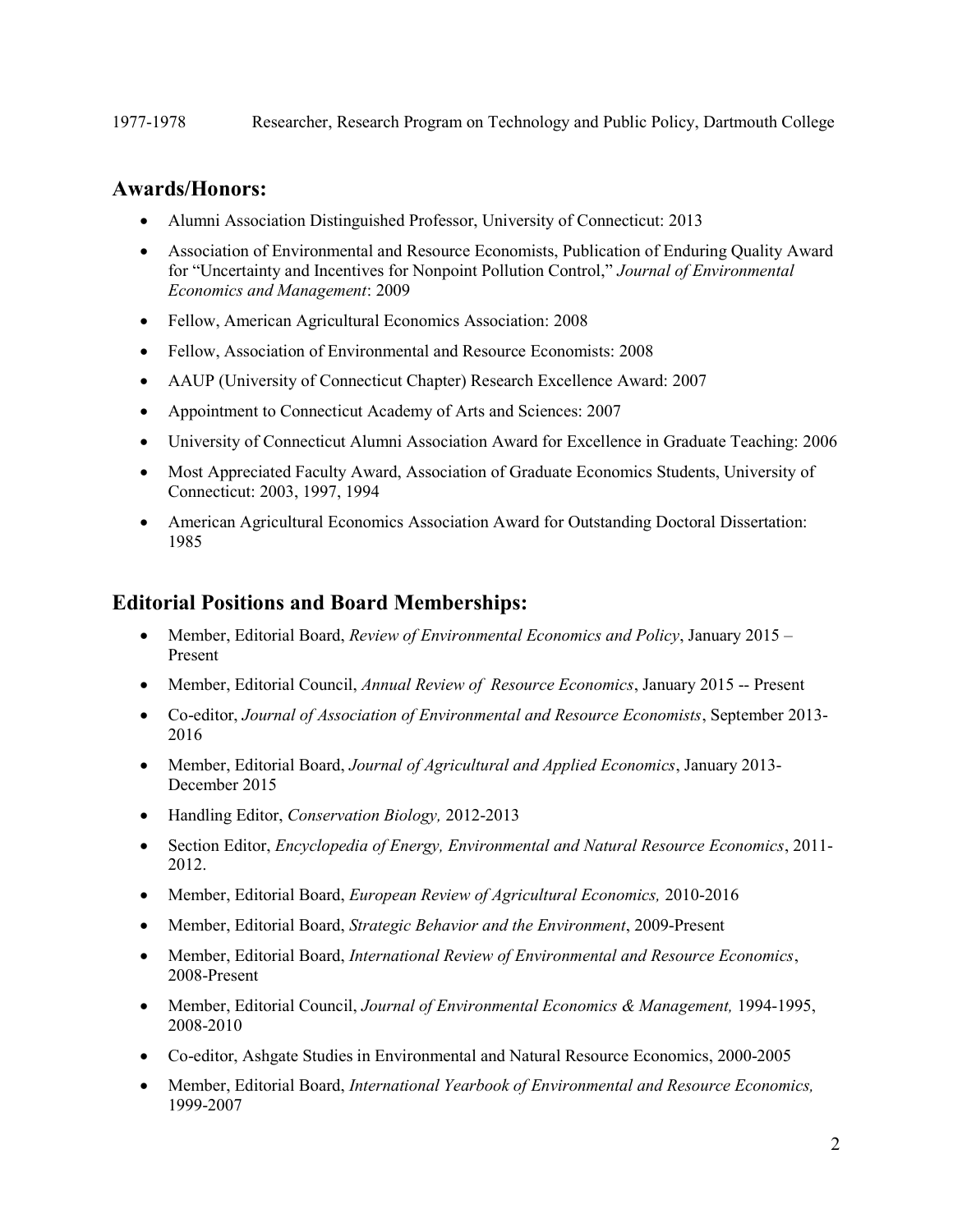- Member, Editorial Board, Contemporary Economic Policy, 1996-2012
- Special Issue Editor, Real Estate and the Environment, Journal of Real Estate Finance and Economics, March/May 2001
- Co-editor, American Journal of Agricultural Economics, 1996-1999
- Associate Editor, American Journal of Agricultural Economics, 1991-1993
- Associate Editor, Journal of Environmental Economics and Management, 1989-1991

## National/International Advisory Committees:

- Beijer Institute for Ecological Economics (Stockholm), Board of Directors, 2017 -- Present
- National Academy of Science, National Research Council, Committee to Advise the U.S. Global Change Research Program (USGCRP), 2015 – Present
- International Institute for Applied Systems Analysis (IIASA), US National Member Organization (US NMO), National Academy of Sciences, 2015 -- Present
- National Socio-Environmental Synthesis Center (SESYNC), External Advisory Board, Annapolis, MD, 2013-2016.
- National Academy of Sciences, National Research Council, Review Panel on National Climate Assessment, 2012-2013.
- Nordic Center for Research on Marine Ecosystems and Resources Under Climate Change, Scientific Advisory Board, Norway, 2010-2015.
- National Academy of Sciences, National Research Council, Board on Agriculture and Natural Resources, Earth and Life Sciences, 2009-2015.
- National Academy of Sciences, National Research Council, Committee on a Study of Food Safety and Other Consequences of Publishing Establishment-Specific Data, 2011.
- National Academy of Sciences, National Research Council, Committee on Improving Principles and Guidelines for Water Resources Planning, 2008-2010.
- U.S. General Accounting Office, Expert Panel on Climate Change Economics, 2007-2008.
- U.S. Environmental Protection Agency, Science Advisory Board, Chartered Executive Board, 2005-2011.
- U.S. Environmental Protection Agency, Science Advisory Board, Committee on Valuing the Protection of Ecological Services and Systems (Vice-Chair), 2003-2009.
- U.S. Environmental Protection Agency, Science Advisory Board, Ecological Processes and Effects Ad Hoc Committee on EPA's Ecological Research Program, 2008-2010.
- U.S. Environmental Protection Agency, Science Advisory Board, Environmental Economics Advisory Committee (standing committee), 2002-2005.
- National Academy of Sciences, National Research Council, Committee on Assessing and Valuing the Services of Aquatic and Related Terrestrial Ecosystems, 2002-2004.
- National Academy of Sciences, National Research Council, Committee on The Causes and Management of Coastal Eutrophication, 1998-2000.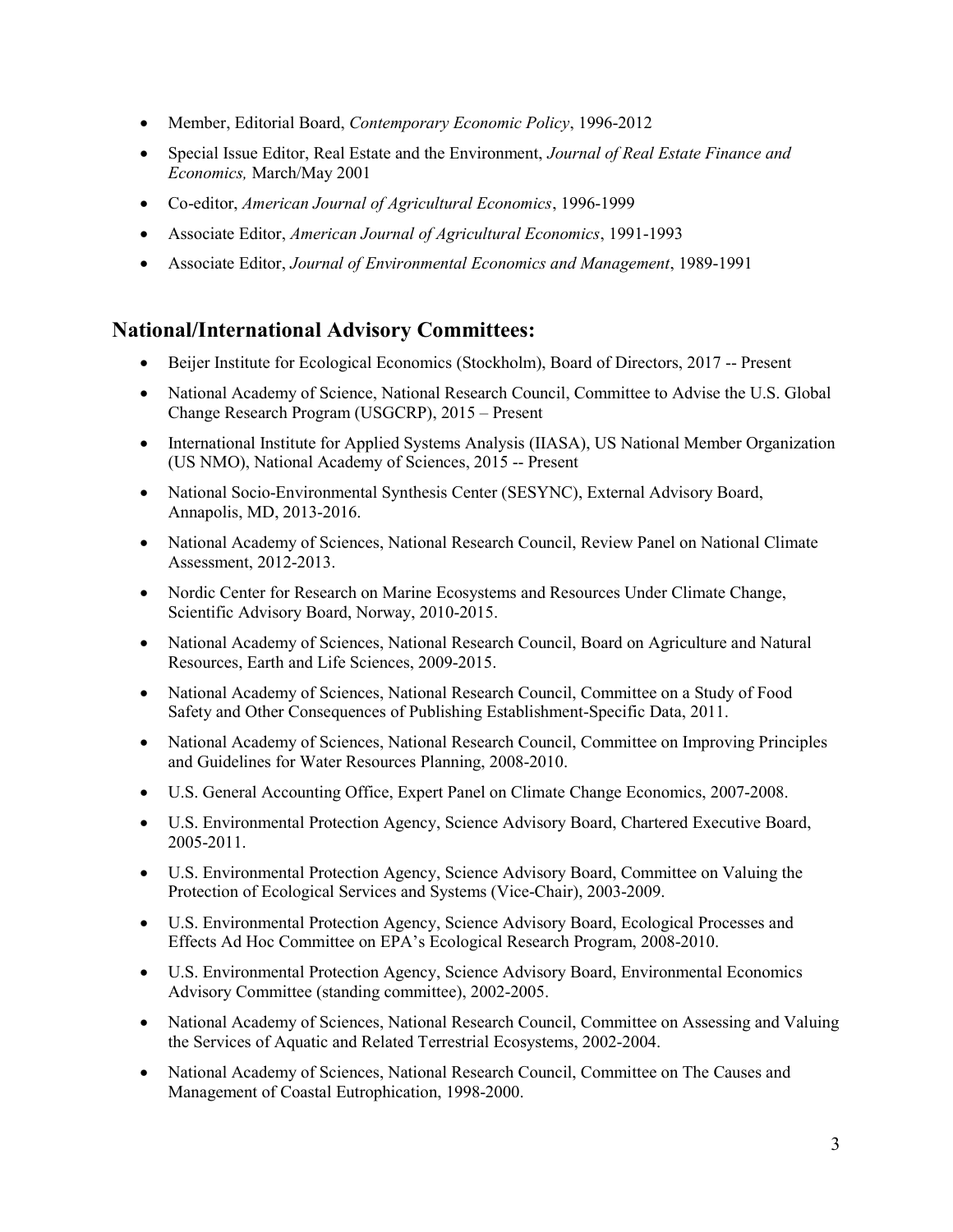## Federal/National Review Panels:

- NOAA Fisheries, Northeast Fisheries Science Center, Social Sciences Branch, External Review Committee, Woods Hole, MA, May 1-4, 20.
- National Academy of Sciences, Gulf Research Program, Synthesis Grants Review Panel, September 2016.
- National Science Foundation, Coastal SEES Review Panel, February 2016.
- Department of Transportation Review Panel (Chair) for Standards and Guidelines in Estimating Livability Benefits of Transit Projects, Arlington, VA, January 2015.
- International Institute for Applied Systems Analysis (IIASA), International Evaluation Committee for Research Programs on Evolution and Ecology, Ecosystem Services and Management, and World Population, Vienna, September 2014.
- National Science Foundation, Coastal SEES Review Panel, March 2014
- Member, External Review Committee, USDA CSREES Review, Department of Agricultural Economics, Colorado State University, March 2012.
- National Institute of Food and Agriculture (NIFA), Social Science Research Planning, May 2010.
- National Science Foundation, Site Review Committee, Decision Making Under Uncertainty, University of California at Berkeley, October 2009, November 2010.
- Member, External Review Committee, USDA/CSREES Review, College of Agriculture and Environmental Sciences, Environmental Programs, University of Georgia, November 2007.
- Member, External Review Committee, USDA/Economic Research Service, Resource and Rural Economics Division, October 2007.
- National Science Foundation, Site Review Committee, Climate Decision Making Center, Carnegie Mellon University, March 2007.
- Member, External Review Committee, USDA/CSREES Review, Department of Agricultural and Applied Economics, University of Wisconsin, November 2006.
- U. S. Environmental Protection Agency, Ad Hoc Committee on Superfund Benefits Assessment, 2004-Present.
- National Science Foundation, Peer Review Panel, Competition for Science and Technology Centers, Arlington, VA, May 2004.
- Member, External Review Committee, USDA/CSREES Review, Department of Agricultural, Environmental and Development Economics, Ohio State University, May 2004.
- U.S. Environmental Protection Agency, Peer Review Panel, STAR Competition on Market Mechanisms and Incentives, Washington, D.C., January 2004.
- National Science Foundation, Peer Review Panel, Competition on Centers for Decision Making Under Uncertainty, Arlington, VA, October 2003.
- Member, External Review Committee, USDA/CSREES Review, Department of Resource Economics and Policy, University of Maine, May 2003.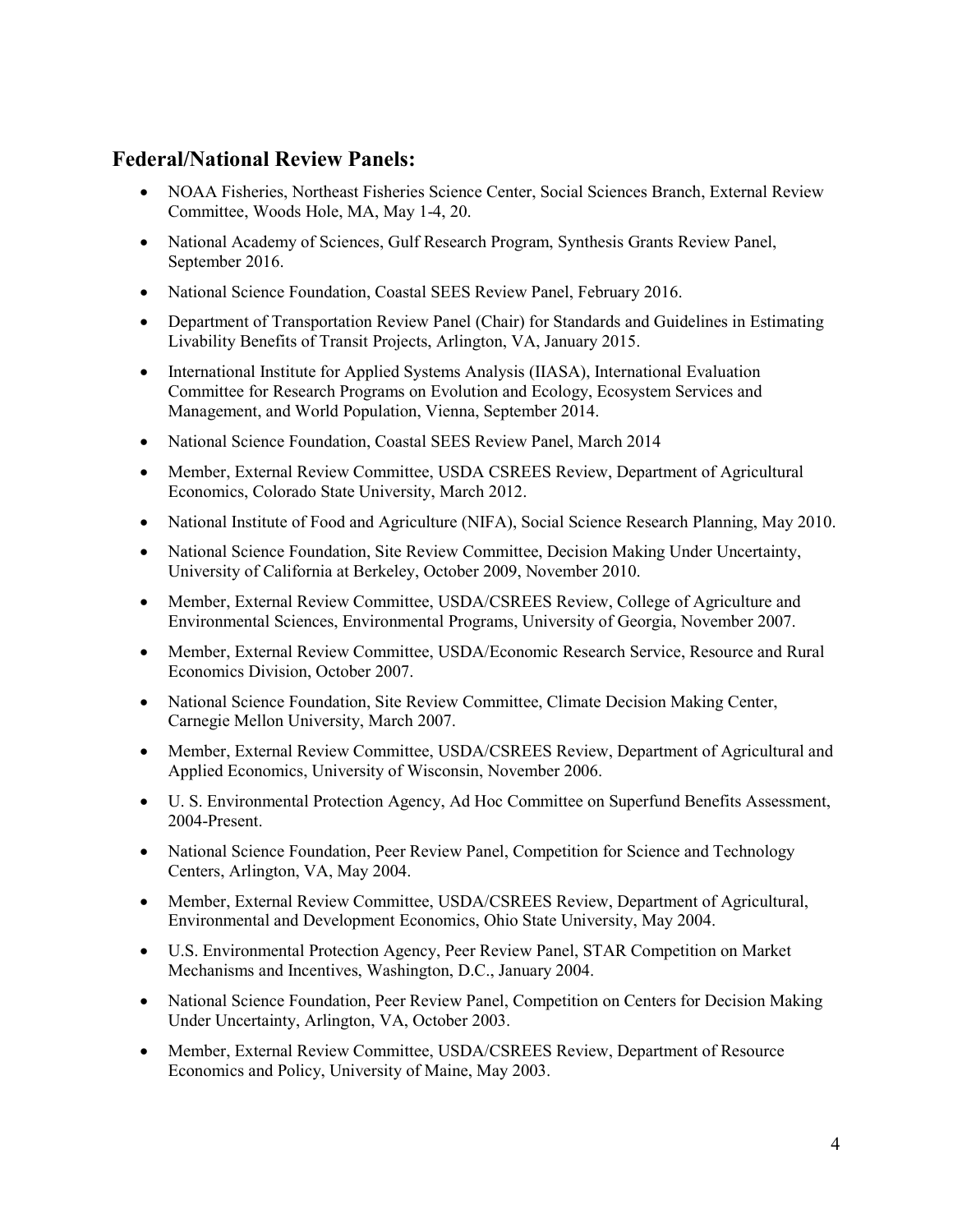- U.S. Environmental Protection Agency, Peer Review Panel, STAR Competition on Corporate Environmental Behavior: Examining the Effectiveness of Government Interventions and Voluntary Initiatives, Washington, D.C., November 2002.
- Member, External Review Committee, USDA/CSREES Review, Department of Economics, Iowa State University, February 2002.
- U.S. Environmental Protection Agency, Peer Review Panel, STAR Competition on Corporate Environmental Performance and the Effectiveness of Government Interventions, Washington, DC, October 2000.
- U.S. Environmental Protection Agency, Peer Review Panel, STAR Competition on Market Mechanisms and Incentives for Environmental Management, Washington, DC, May, 2000.

## Publications:

#### Books and Monographs:

- Segerson, Kathleen, ed. The Economics of Pollution Control, Edward Elgar Publishing, Cheltenham, UK and Northampton, MA: 2010.
- Segerson, Kathleen, ed. Economics and Liability for Environmental Problems, Ashgate Publishing Co., Aldershot, UK and Burlington, VT, 2002.
- Miceli, Thomas J. and Kathleen Segerson, Compensation for Regulatory Takings: An Economic Analysis, JAI Press, Greenwich, CT, 1996.
- Bromley, Daniel W. and Kathleen Segerson, eds. The Social Response to Environmental Risk: Policy Formation in an Age of Uncertainty, Boston: Kluwer Academic Publishers, 1992.
- "Unilateral Transfrontier Pollution and Economic Interdependence: A Methodological Study," unpublished Ph.D. Dissertation, Department of Agricultural Economics, Cornell University, 1984.

#### Journal Publications and Book Chapters:

- Zhou, Rong, Xiang Bi, and Kathleen Segerson. "Evaluating Voluntary Environmental Programs with Spillover Effects." Journal of the Association of Environmental and Resource Economists, forthcoming.
- Squires, Dale and Kathleen Segerson. "Capacity and Capacity Utilization," in Subhash Ray, Robert Chambers, and Subal Kumbhakar, eds. Handbook of Production Economics: Volume 1, Springer, forthcoming.
- Van Nijen, Kris, Steven Van Passel, Philomène Verlaan, Michael W. Lodge, Kathleen Segerson, and Dale Squires. "The Development of a Payment Regime for Deep Sea Mining Activities in the Area through Stakeholder Participation." International Journal of Marine and Coastal Law, forthcoming.
- Kotchen, Matthew J., and Kathleen Segerson. "On the Use of Group Performance and Rights for Environmental Protection and Resource Management." Proceedings of the National Academy of Sciences, March 19, 2019, 116(12):5285-5292.
- Segerson, Kathleen. "On the Role of Theory in Contemporary Environmental and Natural Resource Economics." Review of Environmental Economics and Policy, Winter 2019, 13(1):124-129.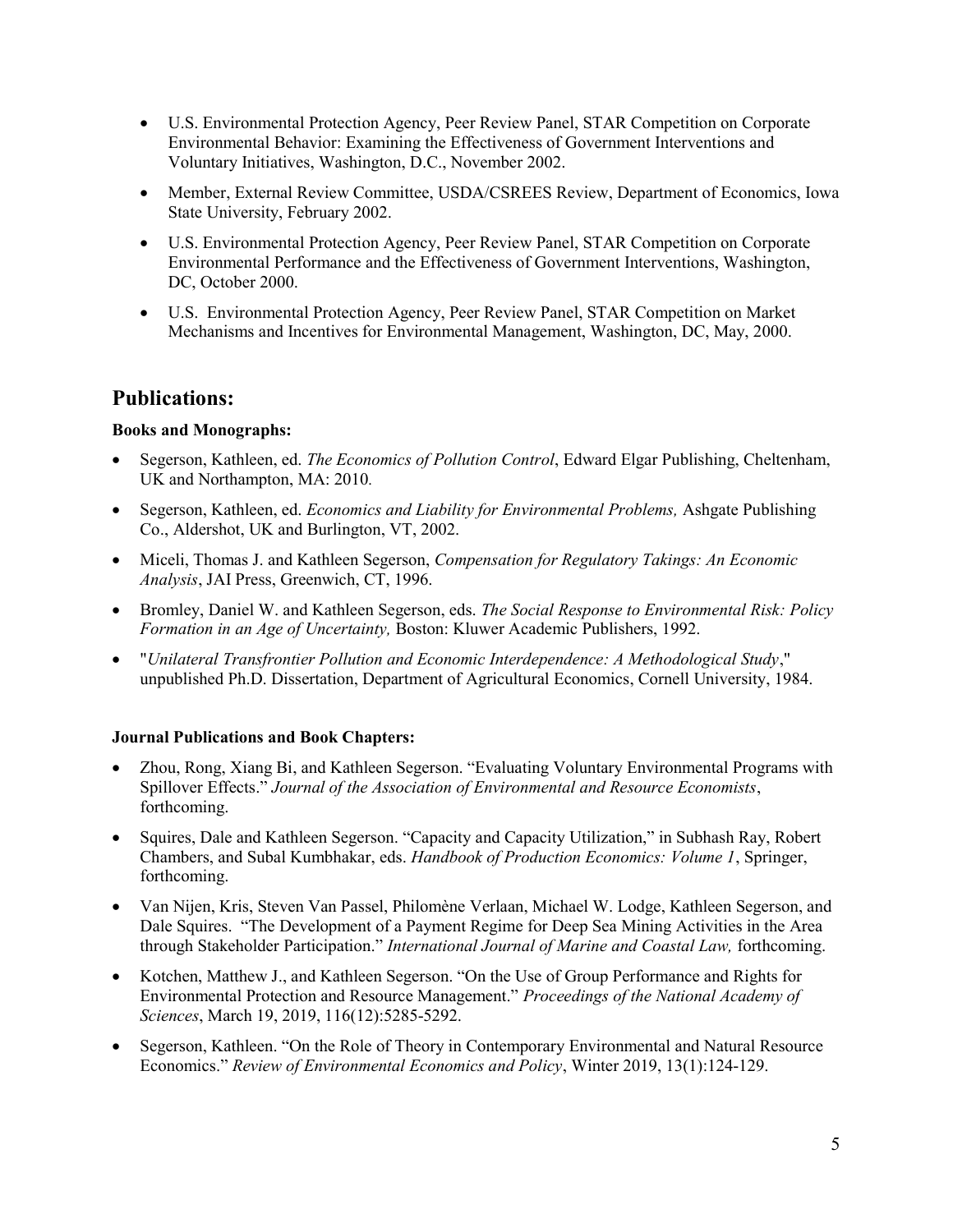- Lodge, Michael W., Kathleen Segerson, and Dale Squires. "Environmental Policy for Deep Seabed Mining," in Rahul Sharma, ed. Environmental Issues of Deep-Sea Mining: Impacts, Consequences and Policy Perspectives, Springer, 2019: pp. 347-380.
- Huang, Ling, Subhash Ray, Kathleen Segerson, and John Walden. "Impact of Collective Rightsbased Fisheries Management: Evidence from New England Groundfish Fishery." Marine Resource Economics, 2018, 33(2):177-201.
- Earnhart, Dietrich and Kathleen Segerson. "The Influence of Financial Status on the Safety Performance of Regulated Companies: The Role of Enforcement." Journal of Finance and Economics, 2018, 9(1):26-40.
- Zhai, Ruiting, Chuanrong Zhang, Jenica M. Allen, Weidong Li, Mark A. Boyer, Kathleen Segerson, and Kenneth E. Foote. "Predicting Land Use/Cover Change in Long Island Sound Watersheds and its Effect on Invasive Species: A Case Study for Glossy Buckthorn." Annals of GIS, 2018, 24(2):83-97.
- Segerson, Kathleen. "Voluntary Pollution Control under Threat of Regulation." International Review of Environmental and Resource Economics, 2017, 11(2): 145-92.
- Miceli, Thomas J., Katherine Pancak, and Kathleen Segerson. "Using Eminent Domain to Refinance Underwater Mortgages: A Welfare Analysis." International Review of Law and Economics, 2017, 51:12-22.
- Johnston, Robert J., Eric T. Schultz, Kathleen Segerson, Elena Y. Besedin, and Mahesh Ramachandran. "Biophysical Causality and Environmental Preference Elicitation: Evaluating the Validity of Welfare Analysis over Intermediate Outcomes." American Journal of Agricultural Economics, 2017, 99(1):163-85.
- Michael W. Lodge, Kathleen Segerson, and Dale Squires. "Sharing and Preserving the Resources within the Deep Sea: Challenges for the International Seabed Authority." The International Journal of Marine and Coastal Law, 2017, 32:427-457.
- Segerson, Kathleen. "Valuing Environmental Goods and Services: An Economic Perspective," in Patricia A. Champ, Kevin J. Boyle, and Thomas C. Brown, eds. A Primer on Non-Market Valuation,  $2^{nd}$  Edition, Springer, 2017: pp. 1-26.
- Segerson, Kathleen. "Non-point Source Pollution in an International Context." In Felix Munoz-Garcia and Ana Espinola-Arredondo, eds. Natural Resources and Environmental Policy in the Era of Global Change: Game Theory, World Scientific, 2017: pp. 115-138.
- Wang, Wenjie, Chuanrong Zhang, Jenica M. Allen, Weidong Li, Mark A. Boyer, Kathleen Segerson and John A. Silander. "Analysis and Prediction of Land Use Changes Related to Invasive Species and Major Driving Forces in the State of Connecticut." Land, 5(3), 2016: 25 doi: 10.3390/land5030025.
- Grafton, Quentin, Kathleen Segerson, and Dale Squires. "Promoting Green Growth in Fisheries." In Jeffrey Bennett, ed. Protecting the Environment, Privately, World Scientific, 2016: pp. 63-88.
- Zhou, Rong, and Kathleen Segerson. "Individual vs. Collective Approaches to Fisheries." Marine Resource Economics, 31(2), 2016:165-92.
- Miceli, Thomas, Kathleen Segerson, and Suo Wang. "Products Liability When Consumers Vary in Their Susceptibility to Harm and May Misperceive Risk." Contemporary Economic Policy, 33(3), July 2015:468-476.
- Segerson, Kathleen. "The Role of Economics in Interdisciplinary Environmental Policy Debates: Opportunities and Challenges." American Journal of Agricultural Economics, 97(2), March 2015:374-89.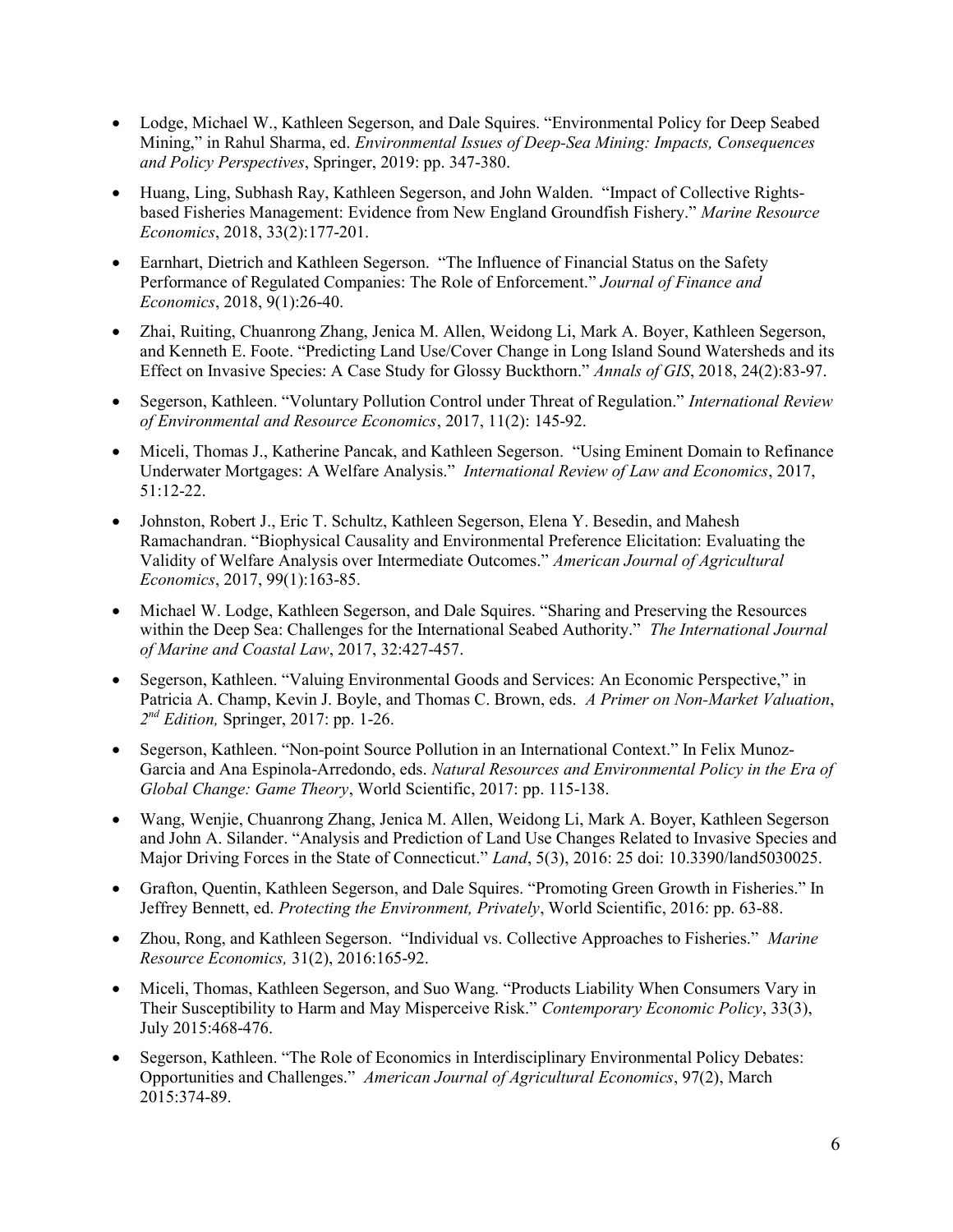- Tsvetanov, Tsvetan, and Kathleen Segerson. "The Welfare Effects of Energy Efficiency Standards when Choice Sets Matter." Journal of the Association of Environmental and Resource Economists, 1(1/2), 2014:233-272.
- Segerson, Kathleen. "Property Rights." In John Whitehead and Tim Haab, eds. Environmental and Resource Economics: An Encyclopedia. ABC-CLIO, Inc., 2014, pp. 268-271.
- Miceli, Thomas J. and Kathleen Segerson, "Regulatory Takings," in Joshua M. Duke and JunJie Wu, eds. The Oxford Handbook of Land Economics, Oxford University Press, 2014, pp. 668-697.
- Segerson, Kathleen, "When is Reliance on Voluntary Approaches in Agriculture Likely to be Effective?" Applied Economic Perspectives and Policy, 35(4), 2013:565-92.
- Miceli, Thomas J., and Kathleen Segerson. "Liability versus Regulation for Dangerous Products When Consumers Vary in their Susceptibility to Harm and May Misperceive Risk," Review of Law and Economics, 9, 2013: 341-356.
- Miceli, Thomas J., Rebecca Rabon, and Kathleen Segerson, "Liability vs. Regulation for Product-Related Accidents," in Thomas J. Miceli and Matthew J. Baker, eds., Research Handbook on the Economic Models of Law, Cheltenham, UK: Edward Elgar, 2013, pp. 54-68.
- Segerson, Kathleen and Tsvetan Tsvetanov, "Regulation vs. Liability: A Behavioral Economics Perspective," in Thomas J. Miceli and Matthew J. Baker, eds., Research Handbook on the Economic Models of Law, Cheltenham, UK: Edward Elgar, 2013, pp. 69-86.
- Segerson, Kathleen, "Voluntary Approaches to Environmental Protection and Resource Management," Annual Review of Resource Economics, 5, 2013:8.1-8.20.
- Tsvetanov, Tsvetan and Kathleen Segerson, "Re-Evaluating the Role of Energy Efficiency Standards: A Behavioral Economics Approach," Journal of Environmental Economics and Management, 2013, 66(2): 347-63.
- Johnston, Robert J., Eric T. Schultz, Kathleen Segerson, Elena Y. Besedin, and Mahesh Ramachandran, "Stated Preferences for Intermediate versus Final Ecosystem Services: Disentangling Willingness to Pay for Omitted Outcomes," Agricultural and Resource Economics Review, 42(1), April 2013: 98-118.

Received the 2013 ARER Article of the Year award from the Agricultural and Resource Economics Review.

- Segerson, Kathleen, "Price Instruments," in Jason F. Shogren, ed. Encyclopedia of Energy, Natural Resource and Environmental Economics, Volume 3, Amsterdam: Elsevier, 2013, pp. 185-192.
- Zhou, Rong and Kathleen Segerson, "Are Green Taxes a Good Way to Help Solve State Budget Deficits? Sustainability 4, 2012:1329-53.
- Miceli, Thomas J. and Kathleen Segerson, "Holdups and Holdouts: What Do They Have in Common?" Economic Letters, 117(1): October 2012: 330-3.
- Miceli, Thomas J. and Kathleen Segerson, "Land Assembly and the Holdout Problem under Sequential Bargaining," American Law and Economics Review, 14(2), Fall 2012: 372-90.
- Earnhart, Dietrich and Kathleen Segerson, "The Influence of Financial Status on the Effectiveness of Environmental Enforcement," Journal of Public Economics, 96(9-10), October 2012:670-84.
- Schultz, Eric T., Robert J. Johnston, Kathleen Segerson, and Elena Y. Besedin, "Integrating Ecology and Economics for Restoration: Using Ecological Indicators in Valuation of Ecosystem Services," Restoration Ecology, 20(3), May 2012:304-10.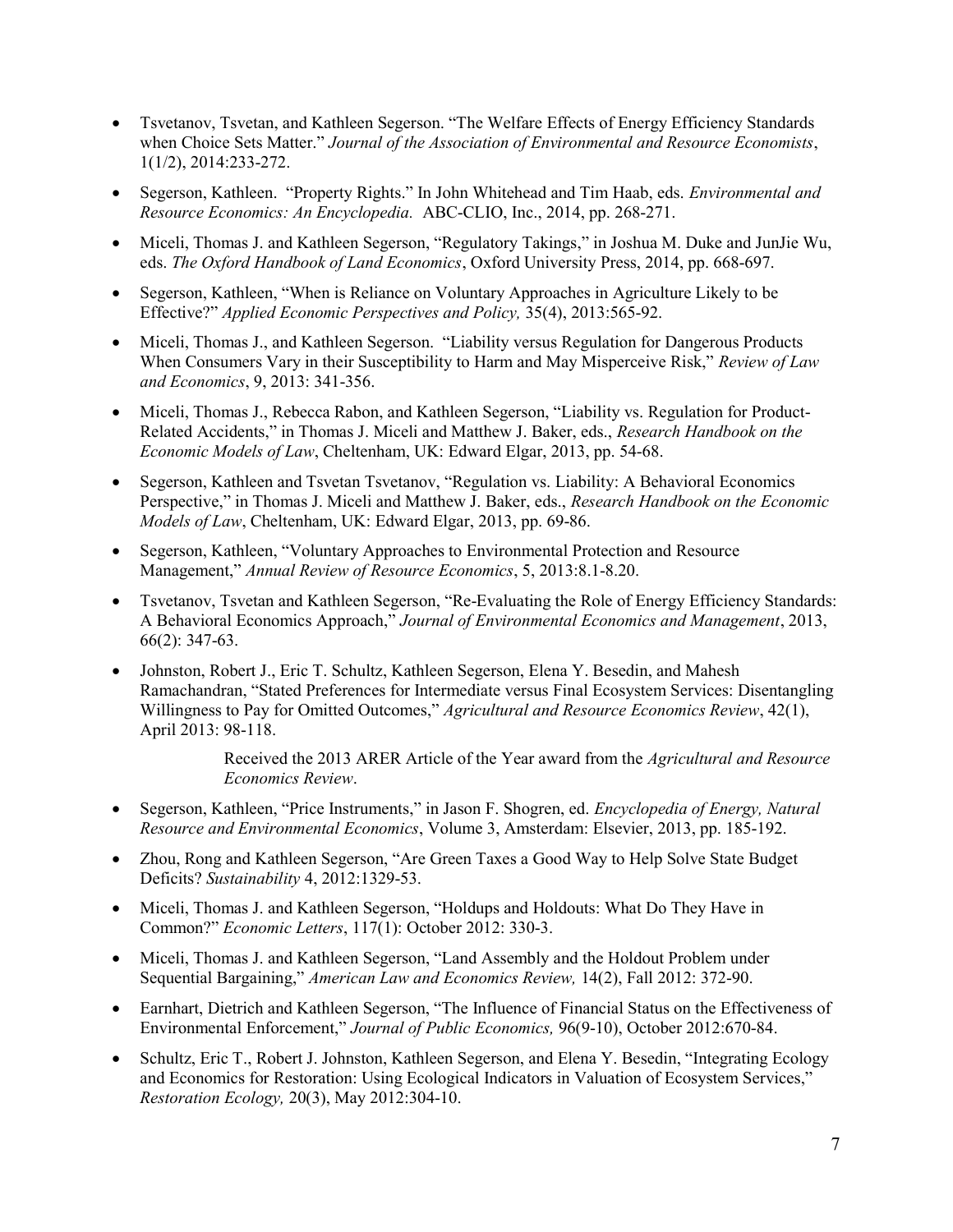- Chrysochoou, Maria, Kweku Brown, Geeta Dahal, Catalina Granda-Carvajal, Kathleen Segerson, Norman Garrick, Amvrossios Bagtzoglou, "A GIS and Indexing Scheme to Screen Brownfields for Area-wide Redevelopment Planning," Landscape and Urban Planning, 105(3), April 2012:187-198.
- Johnston, R.J., E.T. Schultz, K. Segerson, E.Y. Besedin and M. Ramachandran. "Enhancing the Content Validity of Stated Preference Valuation: The Structure and Function of Ecological Indicators." Land Economics 88(1), February 2012: 102-120.
- Mukherjee, Zinnia and Kathleen Segerson. "Turtle Excluder Device Regulation and Shrimp Harvest: The Role of Behavioral and Market Responses," Marine Resource Economics, 26(3), 2011: 173-89.

Received Dr. S.~Y. Hong Award for Outstanding Article in Marine Resource Economics, 2011.

- Ahmed, Rasha and Kathleen Segerson, "Collective Voluntary Agreements to Eliminate Polluting Products," Resource and Energy Economics, 33(3), September 2011: 572-88.
- Johnston, R.J., K. Segerson, E.T. Schultz, E.Y. Besedin and M. Ramachandran. "Indices of Biotic Integrity in Stated Preference Valuation of Aquatic Ecosystem Services," Ecological Economics, 70(11), September 2011: 1946-1956.
- Segerson, Kathleen, "Policies to Reduce Stochastic Sea Turtle Bycatch: An Economic Efficiency Analysis," in Peter Dutton, Dale Squires, and Mahfuzuddin Ahmed, eds., Conservation of Pacific Sea Turtles, Honolulu, HA: University of Hawai'i Press, 2011, pp. 370-95.
- Johnston, R.J., E.T. Schultz, K. Segerson and E.Y. Besedin, "Bioindicator-Based Stated Preference Valuation for Aquatic Habitat and Ecosystem Service Restoration," in Jeff Bennett, J. ed. International Handbook on Non-Marketed Environmental Valuation. Cheltenham, UK: Edward Elgar, 2011, pp. 159-186.
- Segerson, Kathleen, "Introduction." in Kathleen Segerson, ed. The Economics of Pollution Control, Edward Elgar Publishing, Cheltenham, UK and Northampton, MA: 2010, pp. xi-xxv.
- Kling, Catherine, Kathleen Segerson, and Jason Shogren, "Environmental Economics: How Agricultural Economists Helped Advance the Field," American Journal of Agricultural Economics, 92(2), April 2010: 487-505.
- Suter, Jordan, Kathleen Segerson, Christian Vossler, and Gregory Poe, "Voluntary-Threat Approaches to Reduce Ambient Water Pollution," American Journal of Agricultural Economics, 92(4), July 2010: 1195-1213.
- Segerson, Kathleen, "Can Voluntary Programs Reduce Sea Turtle Bycatch? Insights from the Literature in Environmental Economics," in R. Quentin Grafton, Ray Hilborn, Dale Squires, Maree Tait, and Meryl J. Williams, eds., Handbook of Marine Fisheries Conservation and Management, Oxford University Press, New York, New York: 2010, pp. 618-629.
- Polasky, Stephen, and Kathleen Segerson, "Integrating Ecology and Economics in the Study of Ecosystem Services: Some Lessons Learned," Annual Review of Resource Economics, Volume 1, October 2009: 409-434.
- Miceli, Thomas J., Kathleen Segerson, and C.F. Sirmans, "Tax Motivated Takings," National Tax Journal, Volume LXI, No. 4, Part 1, December 2008: 579-592.
- Dawson, Na Li, and Kathleen Segerson, "Voluntary Agreements with Industries: Participation Incentives with Industry-wide Targets," Land Economics, Volume 84(1), February 2008: 97-114.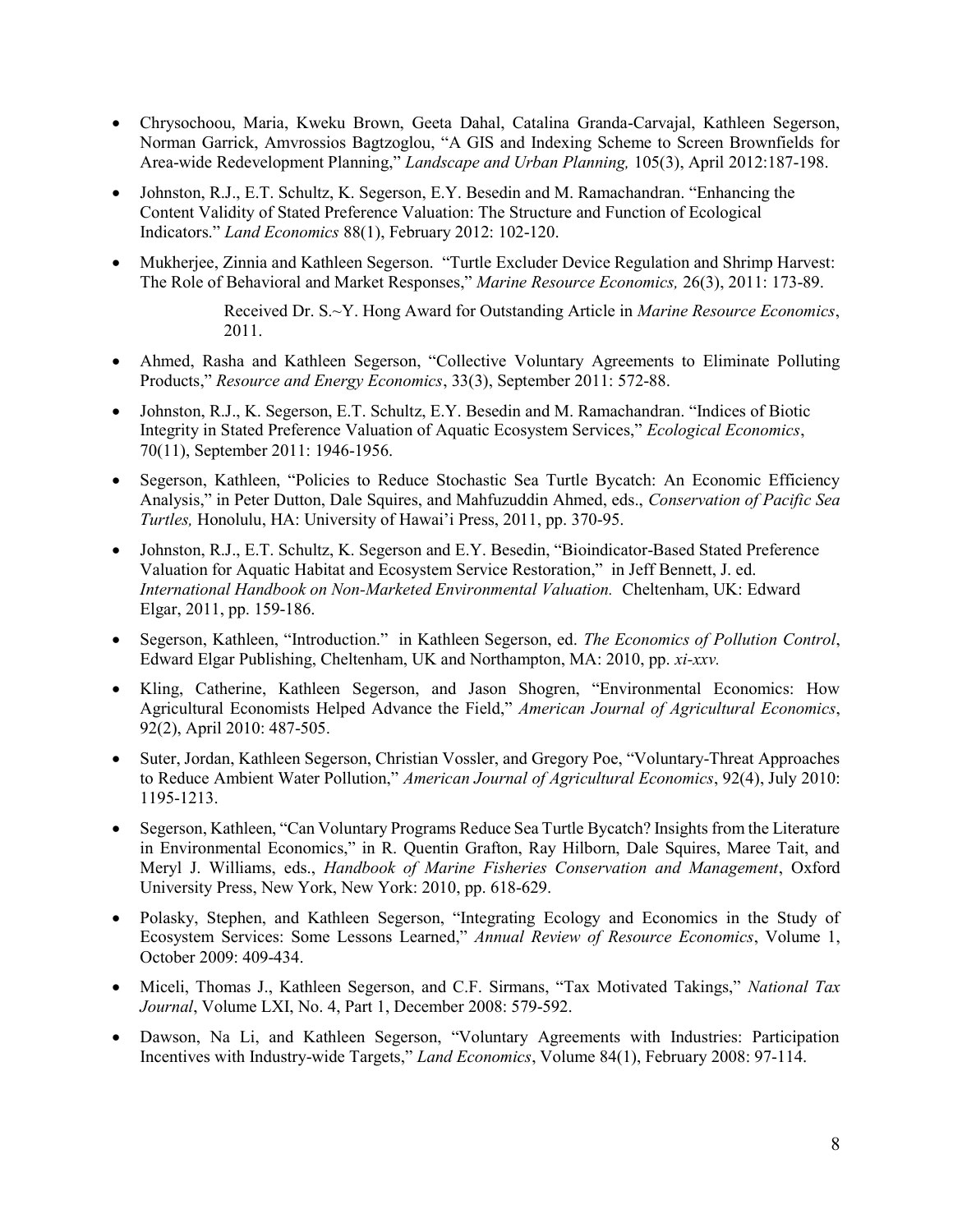- Suter, Jordan F., Christian A. Vossler, Gregory L. Poe, and Kathleen Segerson, "Experiments on Damage-Based Ambient Taxes for Nonpoint Source Polluters," American Journal of Agricultural Economics, Volume 90(1), February 2008: 86-102.
- Segerson, K. "Regulation and Compliance: Discussion," in Todd Cherry, Stephan Kroll, and Jason Shogren, eds., Environmental Economics, Experimental Methods, Rutledge Publishers, 2008, pp. 324-328.
- Segerson, Kathleen, "Resources and Rural Communities: Looking Ahead," in Junjie Wu, Paul W. Barkley, and Bruce A. Weber, eds., Frontiers in Resource and Rural Economics, Resources for the Future Press, 2008.
- Miceli, Thomas J. and Kathleen Segerson, "The Economics of Eminent Domain: Private Property, Public Use and Just Compensation," Foundations and Trends in Microeconomics, Volume 3(4), 2007: 275-329.
- Segerson, K. "An Assessment of Legal Liability as a Market-Based Instrument," in Jody Freeman and Charles D. Kolstad, eds. Moving to Markets in Environmental Regulation: Lessons from Twenty Years of Experience, Oxford University Press, 2007, pp. 250-270.
- Miceli, T.J. and K. Segerson, "A Bargaining Model of Holdouts and Takings," American Review of Law and Economics, Volume 9(1), Spring 2007: 160-174.
- Miceli, T. J. and K. Segerson, "Punishing the Innocent along with the Guilty: The Economics of Individual versus Group Punishment," Journal of Legal Studies, Volume 36(1), January 2007: 81-106.

Reprinted in Economics of Ancient Law, Geoffrey Miller, ed., Cheltenham, UK: Edward Elgar Publishers, 2010.

- Miceli, T. and K. Segerson, "Should Victims of Exposure to a Toxic Substance have an Independent Claim for Medical Monitoring?" Research in Law and Economics, Volume 22, 2007: 217-231.
- Vossler, C.A., G.L. Poe, W.D. Schulze and K. Segerson, "Communication and Incentive Mechanisms Based on Group Performance: An Experimental Study of Nonpoint Pollution Control," Economic Inquiry, Volume 44(4), October 2006: 599-613.

Received Economic Inquiry Editor's Choice Award, 2006, Western Economic Association International.

- Segerson, K. and Junjie Wu, "Voluntary Approaches to Nonpoint Pollution Control: Inducing First Best Outcomes through the Use of Threats," Journal of Environmental Economics and Management, Volume 51(2), March 2006: 165-184.
- Ray, T. and K. Segerson, "Clean Charles 2005 Initiative: Why the "Success"? in C. Coglianese and J. Nash, eds., Leveraging the Private Sector, Washington, D.C.: Resources for the Future Press, 2006, pp: 201-227.
- Miceli, T. J., and K. Segerson, "A Tort for Risk and Endogenous Bankruptcy," in M. Boyer, Y. Hiriart and D. Martimort, eds., *Frontiers in the Economics of Environmental Regulation and Liability*, Ashgate Publishing, 2006, pp. 191-206.
- Segerson, K., A. Plantinga, and E. Irwin, "Theoretical Background," in K. P. Bell, K. J. Boyle, and J. Rubin, eds., Economics of Rural Land-Use Change, Ashgate Publishing Co., Aldershot, 2006: 79- 112.
- Miceli, T. J. and K. Segerson, "Do Exposure Suits Produce a Race to File? An Economic Analysis of a Tort for Risk," Rand Journal of Economics, Volume 36(3), Autumn 2005: 613-627.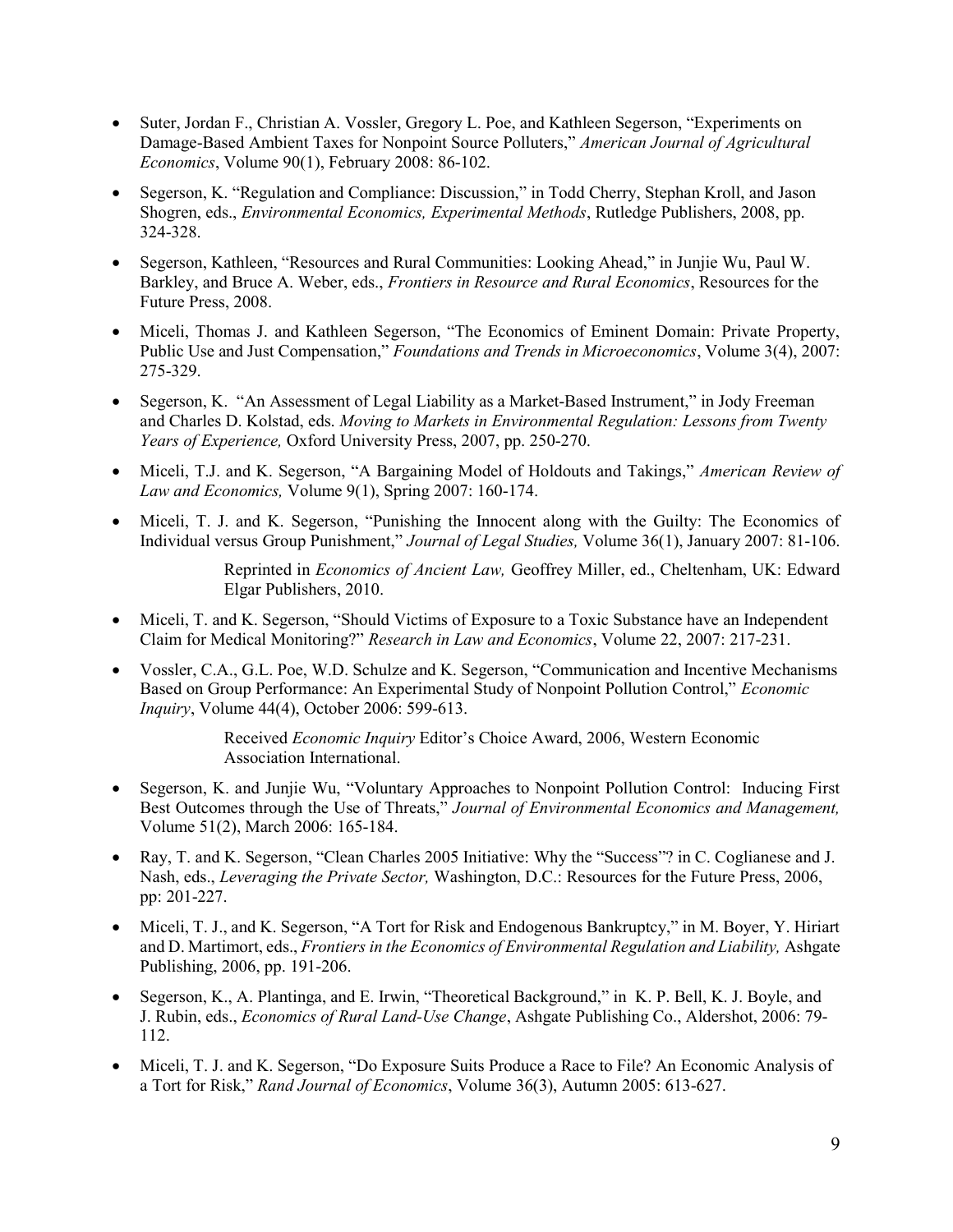- Poe, G., W. D. Schulze, K. Segerson, J. Suter, and C.A. Vossler, "Exploring the Performance of Ambient-Based Policy Instruments when Nonpoint Source Polluters Can Cooperate," American Journal of Agricultural Economics, Volume 86(5), December 2004: 1203-1210.
- Segerson, K. and K. Roti Jones, "Do Voluntary Approaches to Climate Change Lead to Efficient Environmental Protection?" in A. Baranzini and P. Thalmann, eds., Voluntary Agreements in Climate Change, Edward Elgar, 2004. pp. 67-88.
- Miceli, T. and K. Segerson, "A Note on Optimal Care by Wealth-Constrained Injurers," International Review of Law and Economics, Volume 23, 2003:273-284.
- Segerson, K. and D. Walker, "Nutrient Pollution: An Economic Perspective," *Estuaries*, Volume 25 (4B), August 2002: 797-808.
- Alberini, A., and K. Segerson, "Assessing Voluntary Programs to Improve Environmental Quality," Environment and Resource Economics, Volume 22 (1/2), June 2002: 157-184.
- Dawson, N.L., and K. Segerson, "Participation in Industry-Wide Voluntary Approaches: Short Run vs. Long Run Equilibrium," in John A. List and A. de Zeeuw, eds., Recent Advances in Environmental Economics, (Cheltenham, UK and Northampton, MA: Edward Elgar, 2002), pp. 142- 157.
- Segerson, K. "Introduction," in K. Segerson, ed., Economics and Liability for Environmental Problems, Ashgate Publishing Co., Aldershot, UK and Burlington, VT, 2002.
- Miceli, T.J., K. Segerson, and G. Li, "When Should Providers of Recreational Land be Immune from Liability?" Journal of Real Estate Finance and Economics, Volume 22 (2/3), March/May 2001: 253-272.
- Segerson, K., and N.L. Dawson, "Environmental Voluntary Agreements: Participation and Free Riding," in K. Deketelaere and E. Orts, eds., Environmental Contracts: Comparative Approaches to Regulatory Innovation in the United States and Europe, (Kluwer, 2001), pp. 369-388.
- Segerson, K. "Real Estate and the Environment: An Introduction," Journal of Real Estate Finance and Economics Volume 22 (2/3), March/May 2001: 135-140.
- Miceli, T.J., and K. Segerson, "Takings," in B. Bouckaert and G. De Geest, eds., *Encyclopedia of Law* and Economics, Volume IV: The Economics of Public and Tax Law, (Cheltenham, UK: Edward Elgar, 2000), pp. 328-357.
- Segerson, K., "Liability for Environmental Damages," in H. Folmer, H.L. Gaber and H. Opschoor, eds., Principles of Environmental and Resource Economics, 2nd edition (Cheltenham, UK: Edward Elgar, 2000), pp. 420-444.
- Dixon, B. L. and K. Segerson, "Agriculture and Climate Change: An Assessment of Increased Climate Variability," Journal of Agricultural and Applied Economics, Volume 31(3), December 1999: 537-549.
- Segerson, K. "Mandatory versus Voluntary Approaches to Food Safety," Agribusiness, Volume 15 (1), Winter 1999: 53-70.
- Miceli, T. J. and K. Segerson, "Threshold Rules for Funding Environmental Mandates," Land Economics, Volume 75 (3), August 1999: 375-389.
- Segerson, K., and N. Li, "Voluntary Approaches to Environmental Protection," in T. Tietenberg and H. Folmer, eds., The International Yearbook of Environmental and Resource Economics:1999-2000 (Cheltenham, UK: Edward Elgar, 1999), pp. 273-306.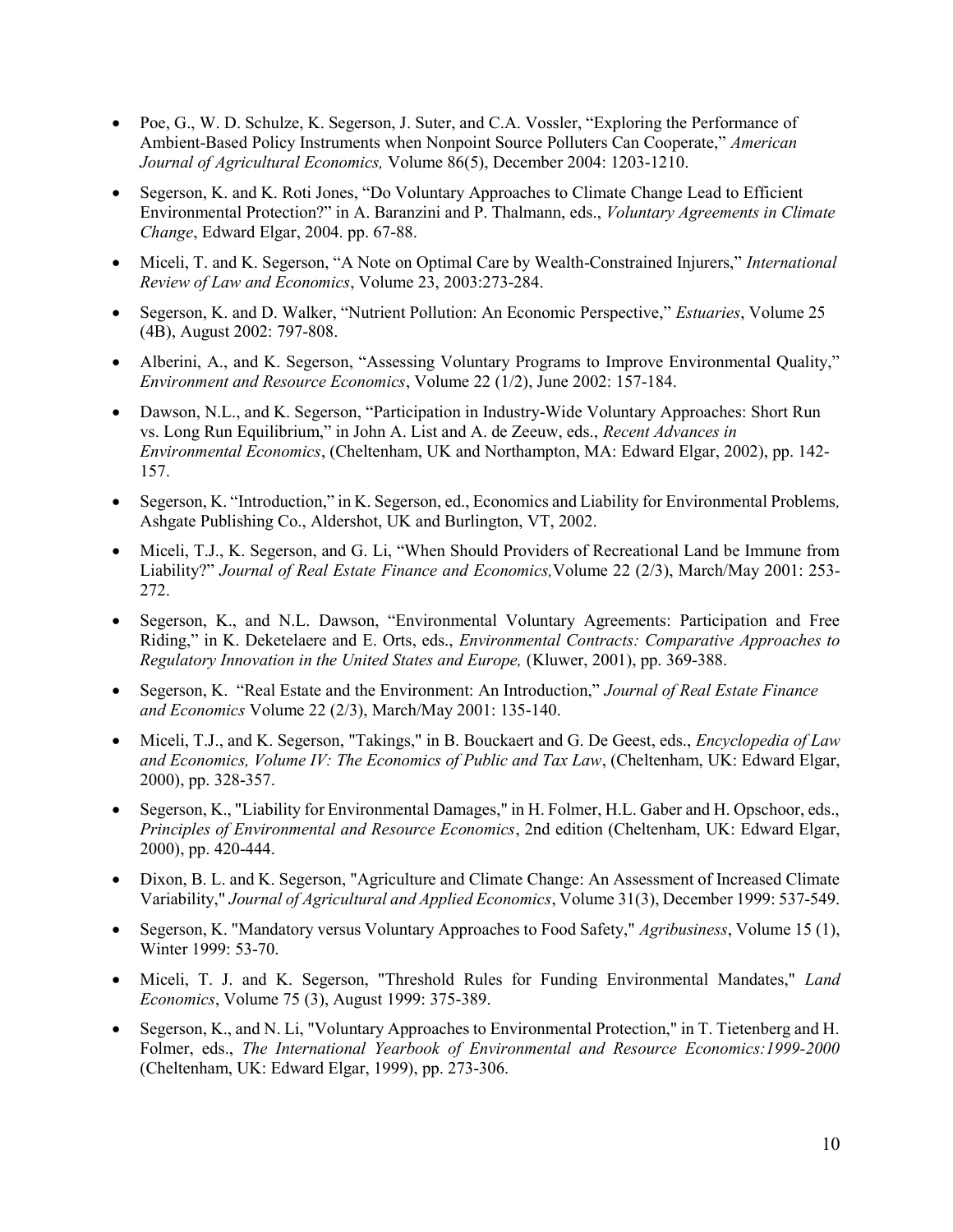- Segerson, K., "Environmental Protection: Governments and The Allocation and Use of Property," in N. Mercuro and W.J. Samuels, eds., The Fundamental Interrelationships Between Government and Property (Greenwich, CT: JAI Press, 1999).
- Segerson, K. and T. J. Miceli, "Voluntary Approaches to Environmental Protection: The Role of Legislative Threats," in C. Carraro and F. Leveque, eds., Voluntary Approaches in Environmental Policy (Kluwer Academic Publishing, 1999).
- Adams, R.M., B.A. McCarl, K. Segerson, et al., "Economic Effects of Climate Change on U.S. Agriculture," in Robert Mendelsohn and James E. Neumann, eds., The Impact of Climate Change on the United States Economy, (Cambridge University Press, 1999).
- Segerson, K. and B.L. Dixon, "Climate Change and Agriculture: The Role of Farmer Adaptation", in Robert Mendelsohn and James E. Neumann, eds. The Impact of Climate Change on the United States Economy, (Cambridge University Press, 1999).
- Segerson, K., "Flexible Incentives: A Unifying Framework for Policy Analysis," in F. Casey, A. Schmitz, S. Swinton and D. Zilberman, eds. Flexible Incentives for the Adoption of Environmental Technologies in Agriculture, (Kluwer Academic Publishers, 1999).
- Segerson, K., "Guiding Principles for Environmental Policy Design: An Economist's Perspective," in Ken Sexton, Alfred A. Marcus, William Easler, and Timothy D. Burkhardt, eds., Better Environmental Decisions: Strategies for Governments, Businesses and Communities, (Island Press, 1999).
- Segerson, K. and T.J. Miceli, "Voluntary Environmental Agreements: Good or Bad News for Environmental Protection?" Journal of Environmental Economics and Management, Volume 36 (2), September 1998: 109-30.

 Reprinted in Recent Developments in Environmental Economics, Michael Hoel, ed.,Edward Elgar Publishers, 2004, pp. 225-246.

- Kadambe, S. and K. Segerson, " On the Role of Fines as an Environmental Enforcement Tool," Journal of Environmental Planning and Management, Volume 41(2), March 1998: 217-226.
- Miceli, T.J., and K. Segerson, "Compensation for Regulatory Takings," in P. Newman, ed., The New Palgrave Dictionary of Economics and the Law, (Macmillan, 1998).
- Miceli, T.J., and K. Segerson, "The Public Use Limitation on Takings: A Synthesis of Recent Economic Theories," in R. W. McGee, Ed., Commentaries on Law and Economics: 1997 Yearbook, (Dumont Institute for Public Policy Research, 1998).
- Barrett, J. and K. Segerson, "Prevention vs. Treatment in the Design of Environmental Policy," Journal of Environmental Economics and Management, Volume 33(2), June 1997: 196-213.
- Segerson, K. "Legal Liability as an Environmental Policy Tool: Some Implications for Land Markets," Journal of Real Estate Finance and Economics, Volume 15 (2), October 1997: 143-159.
- Segerson, K., T. J. Miceli and L-C. Wen, "Intergovernmental Transfers in a Federal System: An Economic Analysis of Unfunded Mandates", in Braden, J. B., and S. Proost, eds. The Economic Theory of Environmental Policy in a Federal System, (Edward Elgar, 1997).
- Segerson, K., "Government Regulation and Compensation: Implications for Environmental Quality and Natural Resource Use: Introduction", Contemporary Economic Policy, Volume 15(4), October 1997: 28-31.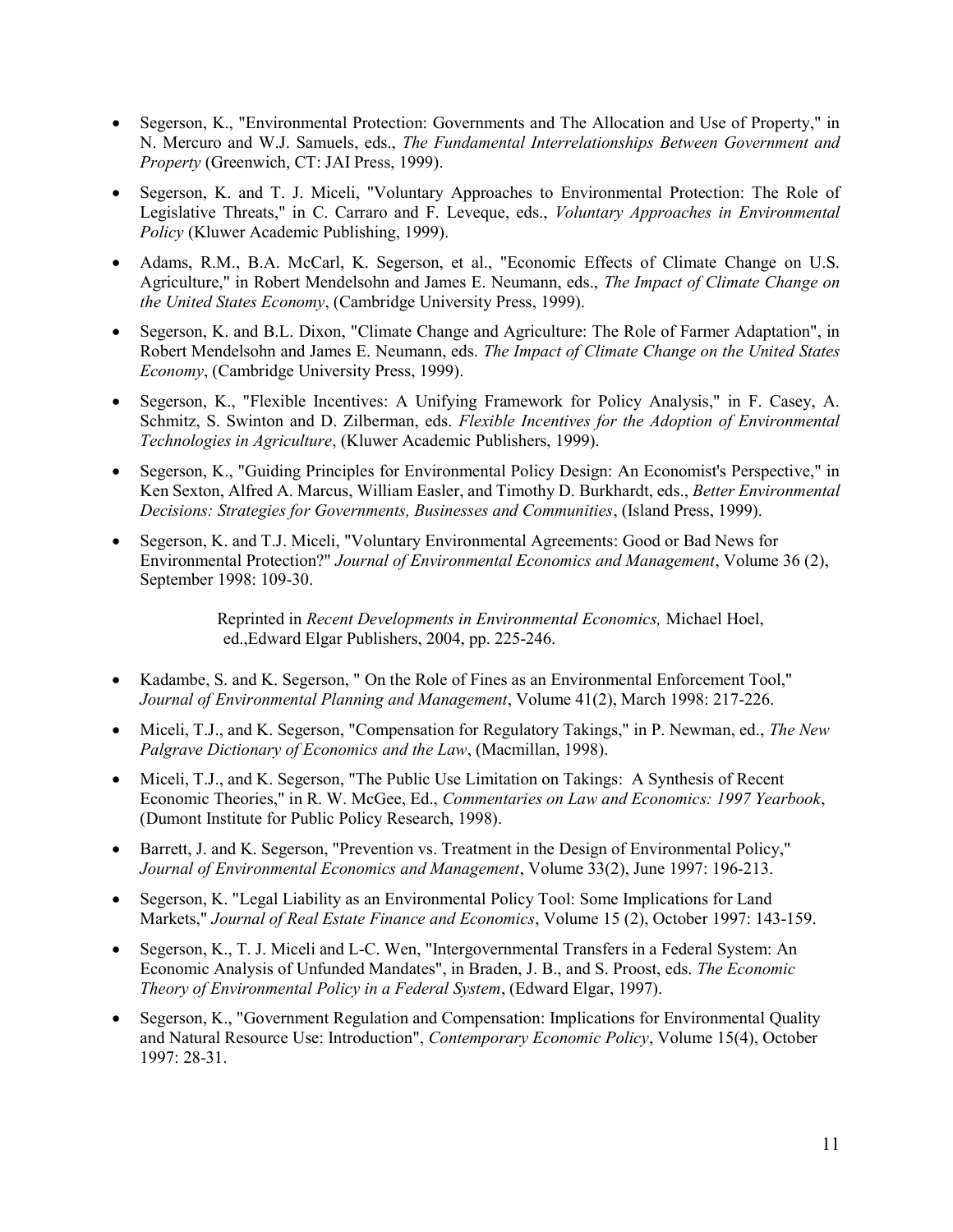- Segerson, K., "Issues in the Choice of Environmental Policy Instruments," in Braden, J.B., H. Folmer and T. S. Ulen, eds., Environmental Policy with Political and Economic Integration, (Edward Elgar, 1996).
- Wu, J., and K. Segerson, "On the Use of Aggregate Data to Evaluate Groundwater Protection Policies," Water Resources Research, Volume 31(7), July 1995:1773-1780.
- Miceli, T. J. and K. Segerson, "Government Regulation and Compensation for Takings: Implications for Agriculture", American Journal of Agricultural Economics, Volume 77(5), December 1995: 1177- 1182.
- Wu, J., and K. Segerson, "The Impact of Policies and Land Characteristics on Potential Groundwater Pollution in Wisconsin," American Journal of Agricultural Economics, Volume 77(4), November 1995: 1033-1047.

Reprinted in The Economics of Agri-Environmental Policy, Sandra S. Batie and Richard D. Horan, eds., Ashgate Publishing, 2004, pp. 351-365.

Reprinted in *The Economics of Land Use*, Peter J. Parks and Ian W. Hardie, eds., Ashgate Publishing, 2002, pp. 71-85.

- Miceli, T.J., and K. Segerson, "Defining Efficient Care: The Role of Income Distribution," Journal of Legal Studies, Volume 24(1), January 1995:189-208.
- Segerson, K. and D. Squires, "A Note on the Measurement of Capacity Utilization for Revenue-Maximizing Firms," Bulletin of Economic Research, Volume 47(1), January 1995:77-84.
- Segerson, K., "Liability and Penalty Structures in Policy Design," in Bromley, D. W., ed., Handbook of Environmental Economics, (Basil Blackwell, 1995).
- Miceli, T.J. and K. Segerson, "Regulatory Takings: When Should Compensation Be Paid?" Journal of Legal Studies, Volume 23(3), June 1994:749-776.
- Segerson, K., "Property Transfers and Environmental Pollution: Incentive Effects of Alternative Policies," Land Economics, Volume 70(3), August 1994: 261-72.
- Graham-Tomasi, T., K. Segerson, and J. Braden, "Incentive Issues in the Design of Non-point Source Pollution Control Policies," in Dosi, C. and T. Graham-Tomasi, eds., Non-point Source Pollution Regulation: Issues in Analysis, (Kluwer Academic Publishers, 1994).
- Segerson, K. "The Benefits of Groundwater Protection: Discussion," American Journal of Agricultural Economics, Volume 76(5), December 1994: 1076-1078.
- Miceli, T.J., K. Segerson, and A.W. Wright, "The Cost of Product Liability for Small vs. Large Firms," Journal of Products and Toxics Liability, Volume 15, 1993:125-143.
- Segerson, K., "Liability Transfers: An Economic Assessment of Buyer and Lender Liability," Journal of Environmental Economics and Management, Volume 25(1, Part 2), July 1993: S46-S63.

Reprinted in The Economics of Hazardous Waste and Contaminated Land, Hilary A. Sigman, ed., Edward Elgar Publishing, 2008.

- Segerson, K. and D. Squires, "Capacity Utilization Under Regulatory Constraints," Review of Economics and Statistics, Volume 75(1), February 1993:76-85.
- Miceli, T.J. and K. Segerson, "Regulating Agricultural Groundwater Contamination: Comment," Journal of Environmental Economics and Management, Volume 25(2), September 1993:196-200.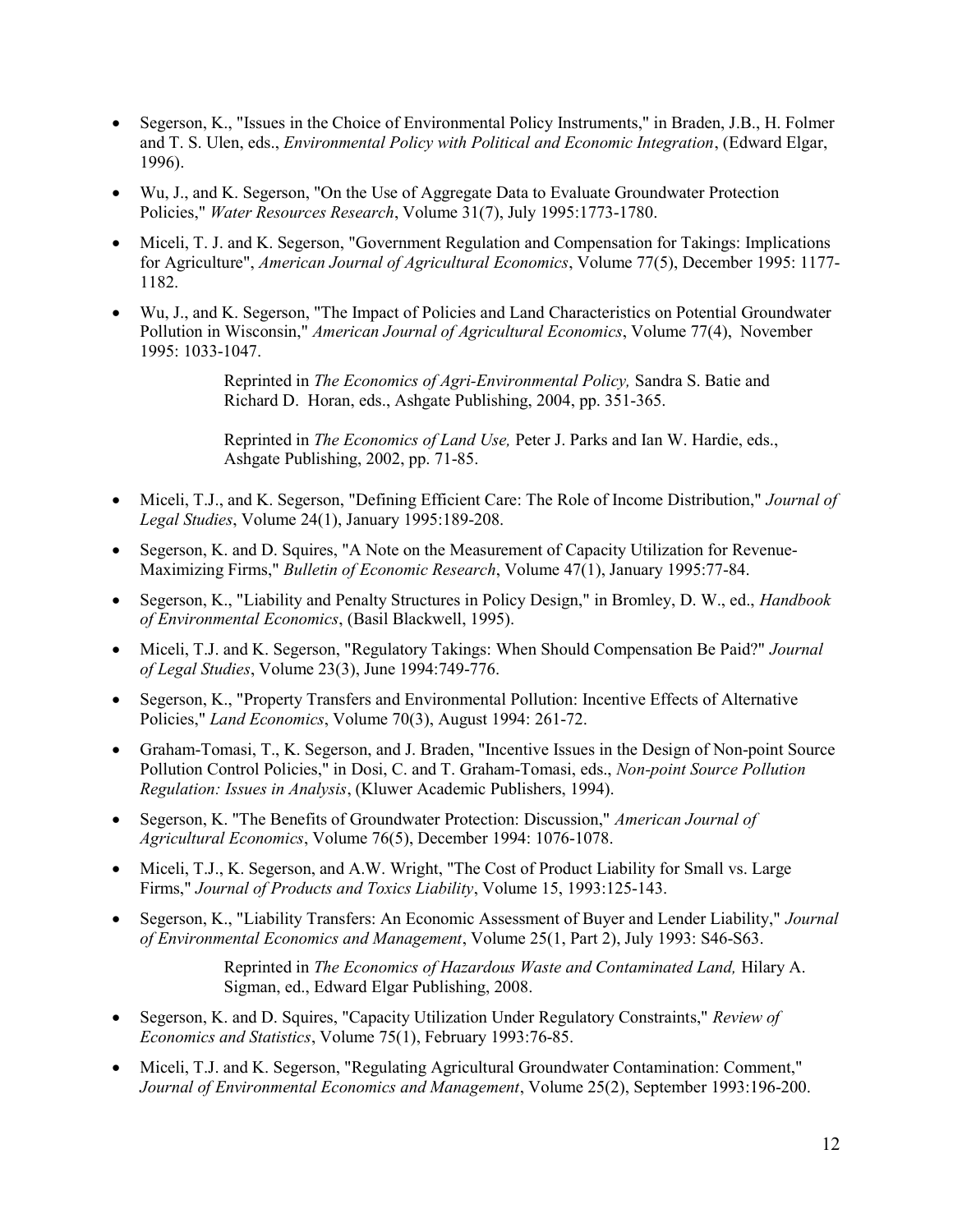- Miceli, T.J. and K. Segerson, "A Public Choice Analysis of the Evolution of Tort Law: A Comment," American Journal of Economics and Sociology, Volume 52(1), January 1993:79-83.
- Segerson, K. and T. Tietenberg, "The Structure of Penalties in Environmental Enforcement: An Economic Analysis," Journal of Environmental Economics and Management, Volume 23, September 1992:179-200.

Reprinted in The Economics of Monitoring and Enforcement, Clifford S. Russell, ed., Ashgate Publishing, 2003, pp. 85-106.

Reprinted in Economics and Liability for Environmental Protection, Kathleen Segerson, ed., Ashgate Publishing, 2002, pp. 333-354.

Reprinted in Economics and Environmental Policy, T.H. Tietenberg, ed., Elgar Publishing, 1994, pp. 232-253.

- Braden, J., and K. Segerson, "Information Problems in the Design of Non-Point Source Pollution Policy," in C. Russell and J. Shogren, eds., Theory, Modeling, and Experience in the Management of Nonpoint-Source Pollution, (Kluwer Academic Publishers, 1992).
- Segerson, K., "Lender Liability for Hazardous Waste Cleanup," in Tietenberg, Tom, ed., Innovation in Environmental Policy: Economic and Legal Aspects of Recent Developments in Environmental Enforcement and Liability (Edward Elgar Publishing, 1992).
- Segerson, K., and T. Tietenberg, "Defining Efficient Sanctions," in Tietenberg, Tom, ed., Innovation in Environmental Policy: Economics and Legal Aspects of Recent Developments in Environmental Enforcement and Liability (Edward Elgar Publishing, 1992).
- Segerson, K., "The Policy Response to Risk and Risk Perceptions," in Bromley, D.W. and Segerson, K., eds., The Social Response to Environmental Risk: Policy Formation in an Age of Uncertainty, (Kluwer Academic Publishers, 1992).
- Miceli, T.J. and K. Segerson, "Joint Liability in Torts: Marginal and Infra-Marginal Efficiency," International Review of Law and Economics, Volume 11 (3), December 1991:235-249.
- Opaluch, J.J. and K. Segerson, "Aggregate Analysis of Site-Specific Pollution Problems: The Case of Groundwater Contamination from Agricultural Chemicals," Northeast Journal of Agricultural and Resource Economics, Volume 20(1), 1991:83-97.

Reprinted in The Economics of Agri-Environmental Policy, Sandra S. Batie and Richard D. Horan, eds., Ashgate Publishing, 2004, pp. 79-93.

- Miceli, T. and K. Segerson, "Contingent Fees for Lawyers: The Impact on Litigation and Accident Prevention," *Journal of Legal Studies*, Volume 20(2), June 1991:381-399.
- Segerson, K., "Air Pollution and Agriculture: A Review and Evaluation of Policy Interactions," in Just, R. and Bockstael, N., eds., Commodity and Resource Policies in Agricultural Systems, (Springer-Verlag, 1991).
- Ray, S.C. and K. Segerson, "A Profit Function Approach to Measuring Productivity Growth: The Case of U.S. Manufacturing," Journal of Productivity Analysis, Volume 2 (1), 1990:39-52.
- Segerson, K., "Liability for Groundwater Contamination from Pesticides," Journal of Environmental Economics and Management, Volume 19 (3), November 1990:227-243.

Reprinted in The Economics of Water Quality, K. William Easter and Naomi Zeitouni, eds., Ashgate Publishing, 2006, pp. 209-228.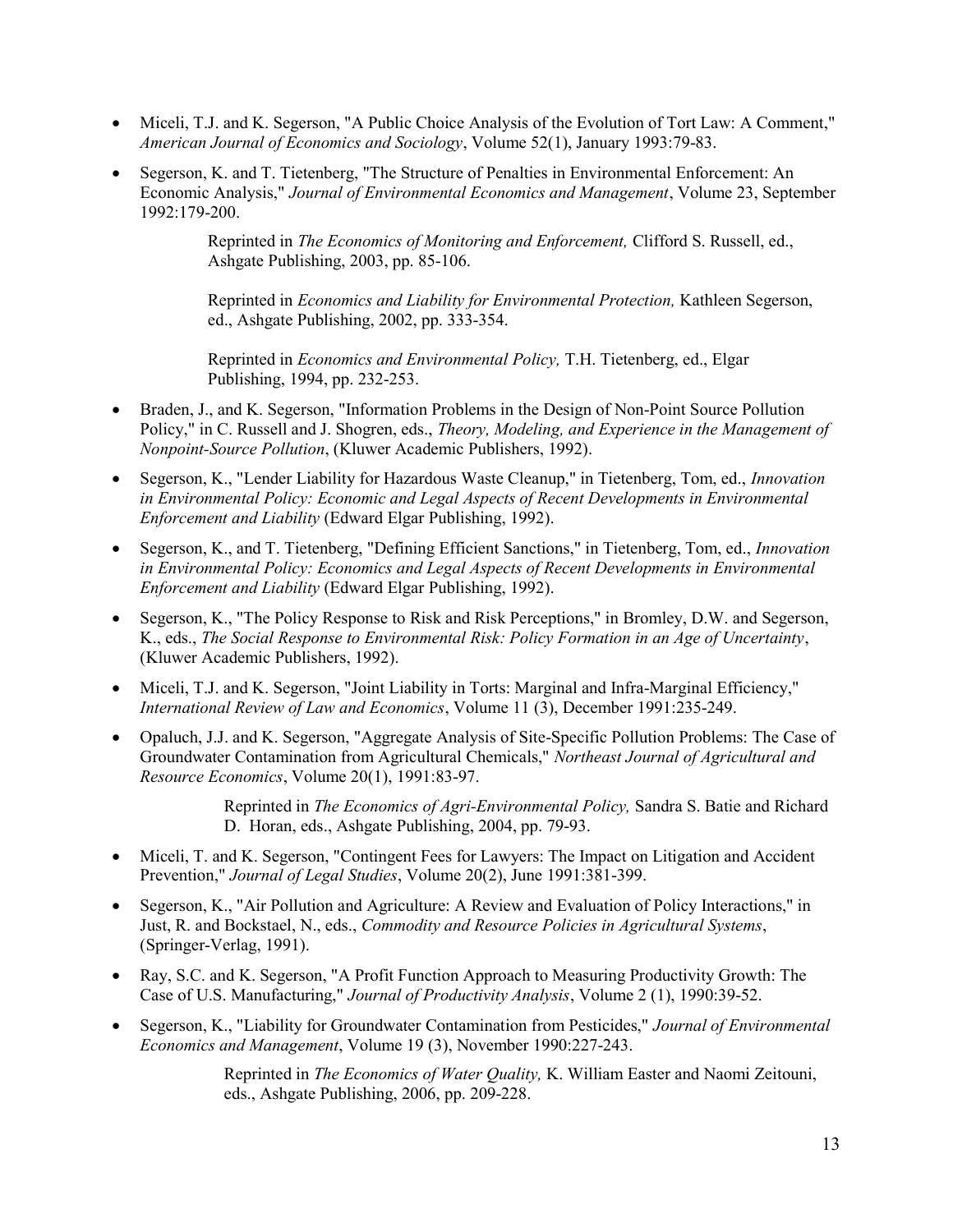Reprinted in The Economics of Agri-Environmental Policy, Sandra S. Batie and Richard D. Horan, eds., Ashgate Publishing, 2004, pp. 249-265.

Reprinted in Economics and Liability for Environmental Protection, Kathleen Segerson, ed., Ashgate Publishing, 2002, pp. 315-331.

- Segerson, K. and D. Squires, "On the Measurement of Economic Capacity Utilization for Multiproduct Industries," Journal of Econometrics, Volume 44 (3), June 1990:81-95.
- Segerson, K., "Incentive Policies for the Control of Agricultural Water Pollution," in Braden, J. and Lovejoy, S., eds., Water Quality and Agriculture: An Inter-national Perspective on Policies, (Boulder and London: Lynne Rienner Publishers, 1990).
- Opaluch, J. J. and K. Segerson, "Rational Roots of 'Irrational' Behavior:New Theories of Economic Decision Making" Northeastern Journal of Agricultural and Resource Economics, Volume 18(2), 1989:81-95.
- Segerson, K. and S.C. Ray, "On the Equivalence of Alternative Measures of the Elasticity of Substitution," Bulletin of Economic Research, Volume 41 (3), July 1989:207-212.
- Segerson, K., "Risk and Incentives in the Financing of Hazardous Waste Cleanup," Journal of Environmental Economics and Management, Volume 16 (1), January 1989:1-8.
- Opaluch, J. J. and K. Segerson, "Hicksian Welfare Measures within a Regret Theory Framework," American Journal of Agricultural Economics, Volume 70(5), 1988:1100-1106.
- Segerson, K., "Uncertainty and Incentives for Non-point Pollution Control," Journal of Environmental Economics and Management, Volume 15 (1), March 1988:87-98.

Reprinted in The Economics of Agri-Environmental Policy, Sandra S. Batie and Richard D. Horan, eds., Ashgate Publishing, 2004, pp. 237-248.

Reprinted in The Economics of Monitoring and Enforcement, Clifford S. Russell, ed., Ashgate Publishing, 2003, pp. 195-206.

Reprinted in Irrigated Agriculture and the Environment, James S. Shortle and Ronald C. Griffin, eds., Edward Elgar Publishers, 2001, pp. 19-30.

- Segerson, K., and D.W. Bromley, "Natural Resource Policy," in Danziger, S. and Witte, J.F., eds., State Policy Choices: The Wisconsin Experience, (Madison, Wisconsin: University of Wisconsin Press, 1988).
- Segerson, K., "Natural Resource Concepts in Trade Analysis," in Sutton, J., ed., Agricultural Trade and Natural Resources: Discovering the Critical Linkages, (Boulder and London: Lynne Rienner Publishers, 1988).
- Segerson, K., "Risk-Sharing and Liability in the Control of Stochastic Externalities," Marine Resource Economics, Volume 4 (3), 1987:175-192.
- Chavas, J.P. and K. Segerson, "Stochastic Specification and Estimation of Share Equation Systems," Journal of Econometrics, Volume 35 (2/3), July 1987:337-358.
- Segerson, K., "Supply Uncertainty and Option Value: Comment," Land Economics, Volume 63(4), November 1987:406-407.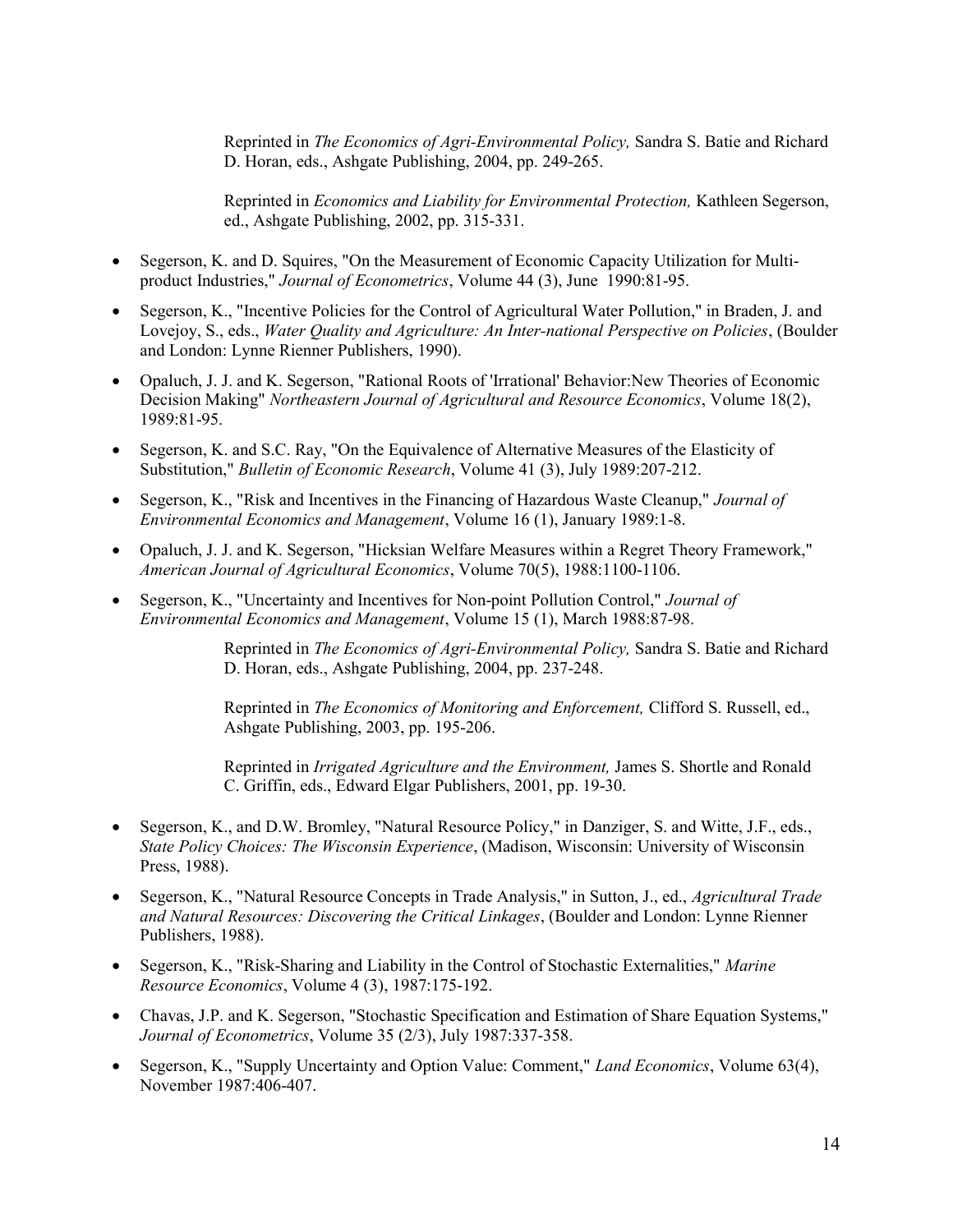- Segerson, K., "Economic Impacts of Ozone and Acid Rain: Discussion," American Journal of Agricultural Economics, Volume 69(5), December 1987:970-71.
- Segerson, K., "Risk-Sharing in the Design of Environmental Policy," American Journal of Agricultural Economics, Volume 68 (5), December 1986:1261-1265.
- Chavas, J.P. and K. Segerson, "Singularity and Autoregressive Disturbances in Linear Logit Models," Journal of Business Economics and Statistics, Volume 4 (2), April 1986:161-169.
- Chavas, J.P., R.C. Bishop, and K. Segerson, "Ex Ante Consumer Welfare Evaluation in Cost-Benefit Analysis," Journal of Environmental Economics and Management, Volume 13 (3), September 1986:255-268.
- Segerson, K., "Economic Evaluation of Air Pollution Damage and Control: Discussion," American Journal of Agricultural Economics, Volume 68(2), May 1986:479-481.
- Segerson, K. and T.D. Mount, "A Non-Homothetic Two-Stage Decision Model Using AIDS," The Review of Economics and Statistics, Volume 67 (4), November 1985:630-639.
- Segerson, K., "Unilateral Transfrontier Pollution: The Role of Economic Inter-dependence," Land Economics, Volume 61 (1), February 1985:83-87.

## Other Publications:

- Segerson, Kathleen, "Distributional Implications of Group Performance Mechanisms," in Christopher Costello, ed. Distributional Effects of Environmental Markets: Insights and Solutions from Economics, Property and Environmental Research Center, PERC Policy Report, February 2019.
- Segerson, Kathleen, "Comments for AJAE 100<sup>th</sup> Anniversary Issue." American Journal of Agricultural Economics, October 2018, 100(5):1281-1282.
- Zilberman, David, and Kathleen Segerson, "Top Ten Design Elements to Achieve More Efficient Conservation Programs," July 2012, Council on Food, Agriculture and Resource Economics (C-FARE), Washington, DC.
- Chrysochoou, Maria, Catalina Granda Carvajal, Kweku T. Brown, Geeta Dahal, Norman W. Garrick, Kathleen Segerson and Amvrossios Bagtzoglou, "Reviving Brownfields: Connecticut Institutions, Obstacles, and Prospects," The Connecticut Economy, Winter 2011.
- Joglekar, Deepak and Kathleen Segerson, "India's Double Dividend," International Affairs Forum, Winter 2009/2010, pp. 31-34.
- Miceli, Thomas J., and Kathleen Segerson, "The Paradox of Public Use: The Law and Economics of Kelo v. New London," The Connecticut Economy, Winter 2006, pp. 4-6.
- Barrett, James, and Kathleen Segerson, "Prevention and Treatment in Food Safety: An Analysis of Conceptual Issues," in Julie A. Caswell, ed., The Economics of Reducing Health Risk from Food, Proceedings of NE-165 Conference, Washington, D.C., 1995, Food Marketing Policy Center, University of Connecticut.
- Segerson, Kathleen, "Redesigning CERCLA Liability: An Analysis of the Issues," Reason Foundation Policy Study No. 186, January 1995.
- Segerson, Kathleen, "Environmental Policy and Risk," Proceedings of the S-232 Meeting, Gulf Shores, Alabama, March 1994.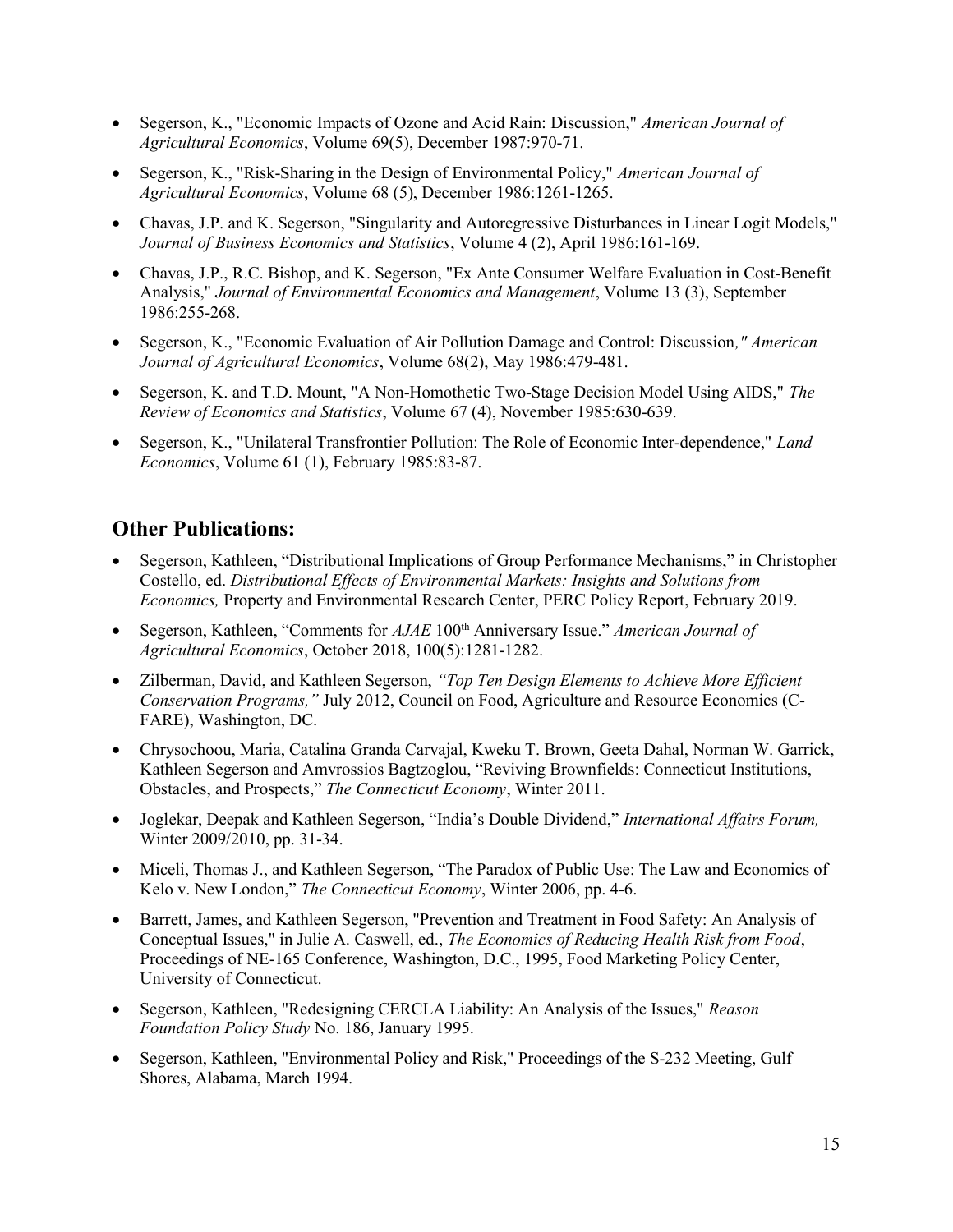- Segerson, Kathleen, "Lender Liability for Hazardous Waste Cleanup," The Center for Environmental Health Newsletter, University of Connecticut, Volume 5, No. 1, Fall 1992.
- Segerson, Kathleen, "Risk-Sharing in Pollution Control: Some Policy Issues," in Batie, S. and Kramer, R., eds., Risk and Natural Resources: Proceedings of the Southern Natural Resource Economics Committee Workshop, SNREC Publication No. 24, September 1987.
- Segerson, Kathleen, "The Political Economy of Acid Rain," Economic Issues, No. 88, 1984, Department of Agricultural Economics, University of Wisconsin-Madison.

## Book Reviews:

- "Agriculture: The Potential Consequences of Climate Variability and Change," by John Reilly, ed., Agricultural Economics, Volume 30(3), May 2004: 253-254.
- "The Road to Love Canal: Managing Industrial Waste Before EPA," by Craig E. Colten and Peter N. Skinner, Growth and Change: A Journal of Urban and Regional Policy, Volume 27(4), October 1996.
- "Whose Backyard, Whose Risks: Fear and Fairness in Toxic and Nuclear Waste Sitings," by Michael B. Gerrard, Journal of Regional Science, Volume 36(1), 1996: 156-158.
- "Land Right: The 1990's Property Rights Rebellion," by Bruce Yandle, ed., and "Regulatory Takings: Law, Economics and Politics," by William A. Fischel, Journal of Policy Analysis and Management, Volume 15(4), 1996: 672-677.
- "Economics of Natural Resources and the Environment," by David Pearce and R. Kerry Turner, Land Economics, Volume 67(2), 1991:272-276.
- "The Economics of Natural Resource Use," by John Hartwick and Nancy Olewiler, Land Economics, Volume 62(4), 1986:422-425.
- "Emissions Trading: An Exercise in Reforming Policy," by Tom Tietenberg, Land Economics, Volume 62(2), 1986:214-216.

# Technical Reports:

- Segerson, K. "Distribution and Compensation in Economics," White Paper for Western Pacific Regional Fisheries Management Council Workshop on Disproportionate Burden, Honolulu, Hawaii, September 2014.
- Segerson, K. "Voluntary Rights-Based Approaches to Fishery Management," Report for NOAA/NMFS, February 2012.
- Segerson, K. "Reducing Stochastic Sea Turtle Bycatch: An Efficiency Analysis of Alternative Policies," Report for NOAA/NMFS, February 2007.
- Segerson, K. and Bruce L. Dixon, "Climate Change and Agriculture: The Role of Farmer Adaptation," for Electric Power Research Institute, April 1995.
- Adams, R.M., B. McCarl, K. Segerson, et al., "The Economic Effect of Climate Change on U.S. Agriculture: Final Report," for Electric Power Research Institute, No, March 1995.
- Segerson, K. and Junjie Wu, "Economic Analysis and Groundwater Quality: A Survey of Related Research," for USDA/CSRS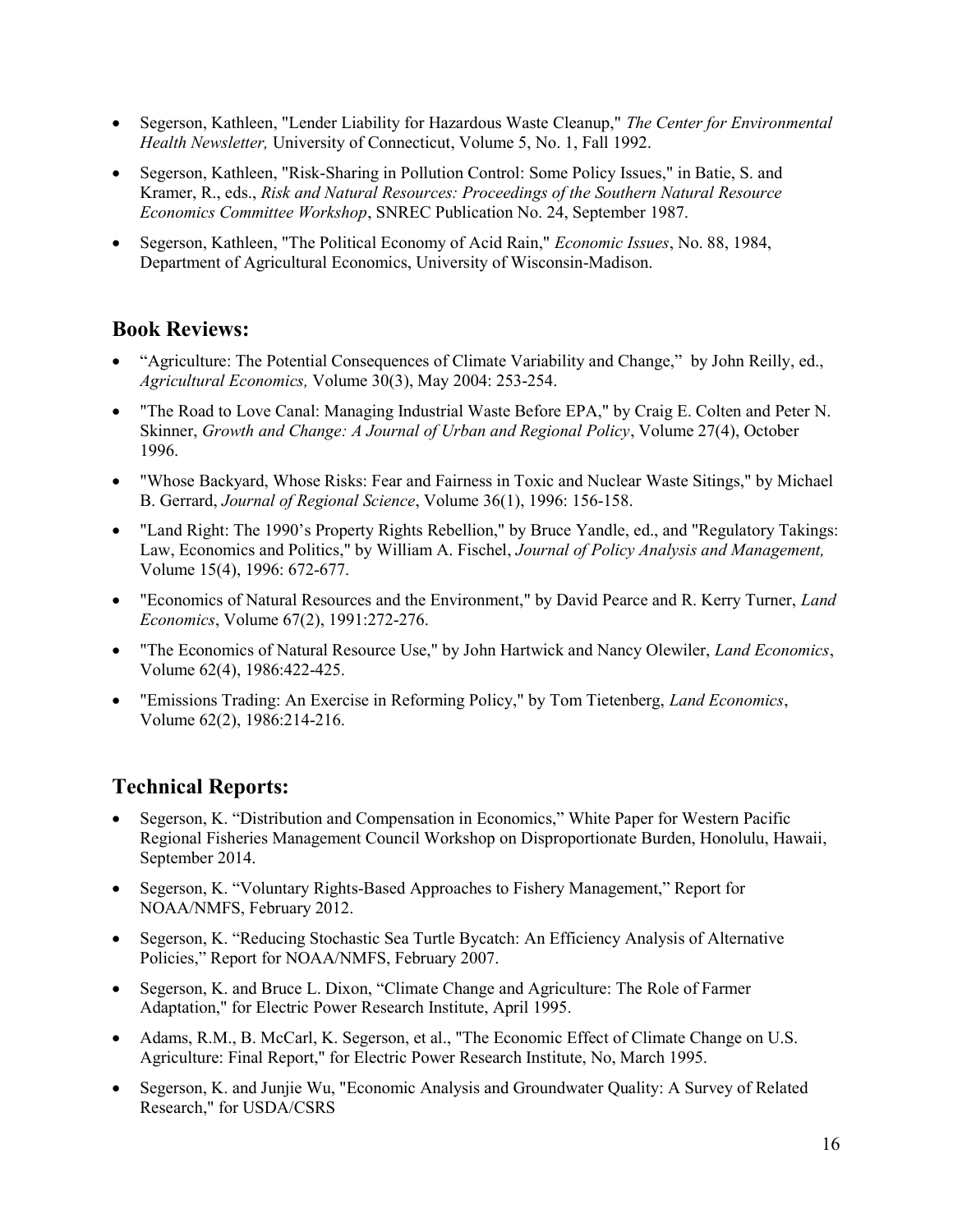- Segerson, K. and Junjie Wu, "The Impact of Government Programs and Land Characteristics on Groundwater Pollution in Wisconsin," for USDA/ERS Cooperative Agreement No. 58-3 AEM-9- 80068.
- Yohe, G. and K. Segerson, "Economic Data and The Human Dimensions of Global Environmental Change: Creating a Data Support Process for an Evolving Long Term Research Program," Report of the Working Group on Economic Data, Human Dimensions of Global Environmental Change Programme, International Social Science Council, October 1992.
- Miceli, T.J., K. Segerson, and A.W. Wright, "Measuring the Impacts of Non-Uniform Product Liability Laws on the Cost of U.S. Goods: Phase I: Methodology and Study Design," Report submitted to U.S. Small Business Administration, Office of Advocacy, pursuant to Contract No. SBA 5647-OA-90, October 1991.
- Rojas, T.D. and K. Segerson, "Economic and Institutional Aspects of Risk and Liability in the Control of Groundwater Pollution," Water Resources Center, University of Wisconsin, Technical Completion Report on Project No. G-1053-06, 1987.

# Presentations at Meetings/Conferences/Workshops (as presenter):

- "Environmental Federalism: An Overview of the Issues," invited keynote address at the Workshop on "Environmental Regulation and Innovation in Local Communities," Northeast Association of Agricultural and Resource Economists, Portsmouth, NH, June 11, 2019.
- "The Use of Ecosystem Service Valuation in USDA: An Overview of the Prospects and Barriers," invited keynote address at the Workshop on "Applications and Potential of Ecosystem Service Valuation within USDA: Advancing the Science," Washington, DC, April 23, 2019.
- "Distributional Implications of Group Performance Mechanisms," invited presentation at Workshop on "Distributional Effects of Environmental Markets," Property and Environmental Research Center, Bozeman, MT, July 9, 2018.
- "Collective vs. Individual Rights and Responsibilities in Environmental Protection and Resource Management," Sackler Colloquium of the National Academy of Sciences, January 17, 2018.
- "Collective Approaches to Environmental Protection and Resource Management," invited speaker, Australian Agricultural and Resource Economics Association Meetings, Brisbane, Australia, February 8, 2017.
- "Transfer Effects: Synthesis of Discussion," Environmental Defense Fund Workshop, Santa Barbara, CA, September 29, 2016.
- "Reducing Environmental Damages from Deep Sea Mining: An Economic Perspective," Workshop on Deep Seabed Mining, San Diego, CA, May 18, 2016.
- "Sharing Economic Rents in Deep Sea Mining," Rockefeller Foundation Bellagio Center, Workshop on "Toward Transparency and Best Practices for Deep Seabed Mining," October 8, 2015.
- "Distribution and Compensation in Economics," Western Pacific Regional Fisheries Management Council (WPRFMC) Disproportionate Burden Workshop, Honolulu, Hawaii, September 9, 2014.
- "The Role of Economics in Environmental Policy Debates: Opportunities and Challenges," Camp Resources Workshop, Wrightsville Beach, NC, August 11, 2014.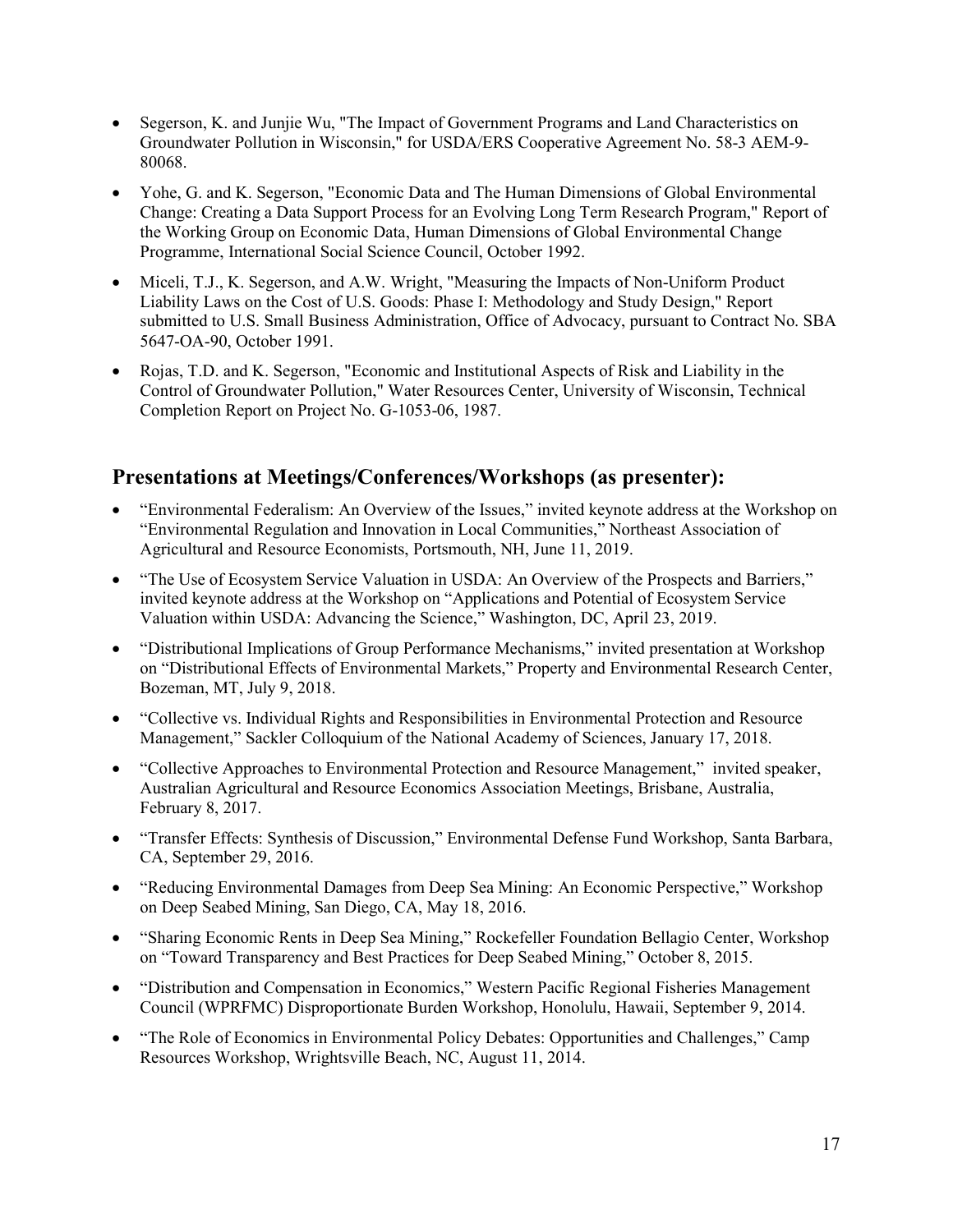- "The Role of Economics in Environmental Policy Debates: Opportunities and Challenges," Invited Fellows Address, Agricultural and Applied Economics Association Annual Meeting, Minneapolis, MN, July 28, 2014.
- "Individual vs. Collective Limits in Fisheries Management," Association of Environmental and Resource Economists Summer Conference, Banff, CANADA, June 7, 2013.
- "Agriculture and Water Quality: Key Insights from Economics," Heartland Environmental and Resource Economics Workshop, University of Illinois, November 10, 2012.
- "Voluntary Approaches to Environmental Protection and Resource Conservation: An Economic Perspective," Danish Conference on Environmental Economics, Copenhagen, Denmark, August 27, 2012.
- "Voluntary Approaches to Marine Conservation: An Economic Perspective," Nordic Center for Research on Marine Ecosystems and Resources under Climate Change Annual Conference, Helsinki, Finland, October 4, 2012.
- "Assurance: Who Bears the Burden if Environmental Goals are Not Met?" Economic Research Service/U.S. Department of Agriculture Workshop on Providing Environmental Services from Agriculture in a Budget-Constrained Environment, Washington, DC, April 18, 2012.
- "The Role and Boundaries of Economic Valuation Techniques: Overview," Invited Presentation, National Climate Assessment Workshop on Valuation Techniques and Metrics for Climate Change Impacts, Adaptation, and Mitigation Options: Methodological Perspectives for the National Climate Assessment, Washington, DC, January 11-12, 2011.
- $\bullet$  "Integrating Ecology and Economics in the Study of Ecosystem Services,"  $5<sup>th</sup>$  Annual Connecticut Forest Forum, Storrs, CT, November 24, 2009.
- "Economics of the Complex System: Value-Added Knowledge," EMERGEneering 2008: Holistic Solutions for a Complex World, University of Vermont, October 16, 2008.
- "The Economics of Valuation of Ecosystem Services," Association of Environmental and Resource Economists Annual Workshop, Mystic, CT, June 8, 2007.
- "Eliminating Polluting Products: Voluntary vs. Regulatory Approaches," Allied Social Science Association Meetings, Chicago, IL, January 2007.
- "Environmental and Land Use Economics: Where are We Headed over the Next 25 Years," presented at the Frontiers in Resource and Rural Economics: Rural-Urban Interplay and Nature-Human Interactions Symposium in honor of Emery Castle, Oregon State University, October 6-7, 2005.
- "Voluntary Approaches and the Use of Less Polluting Products," Allied Social Science Association Meetings, Philadelphia, PA, January 2005.
- "An Assessment of Legal Liability as Market-based Instrument," at Conference on Twenty Years of Market-based Instruments for Environmental Protection: Has the Promise been Realized? University of California at Santa Barbara, August 24, 2004.
- "Group Punishments: What do Ambient Taxes, Joint and Several Liability, and Voluntary Approaches have in Common?" Keynote Presentation, European Association of Environmental Economists Annual Meeting, Bilbao, Spain, June 29, 2003.
- "Do Exposure Suits Produce a Race to File? An Economic Analysis of a Tort for Risk," CIRANO-IDEI-LEERNA Conference on "Regulation, Liability and the Management of Major Industrial/Environmental Risks," Toulouse, France, June 11, 2003.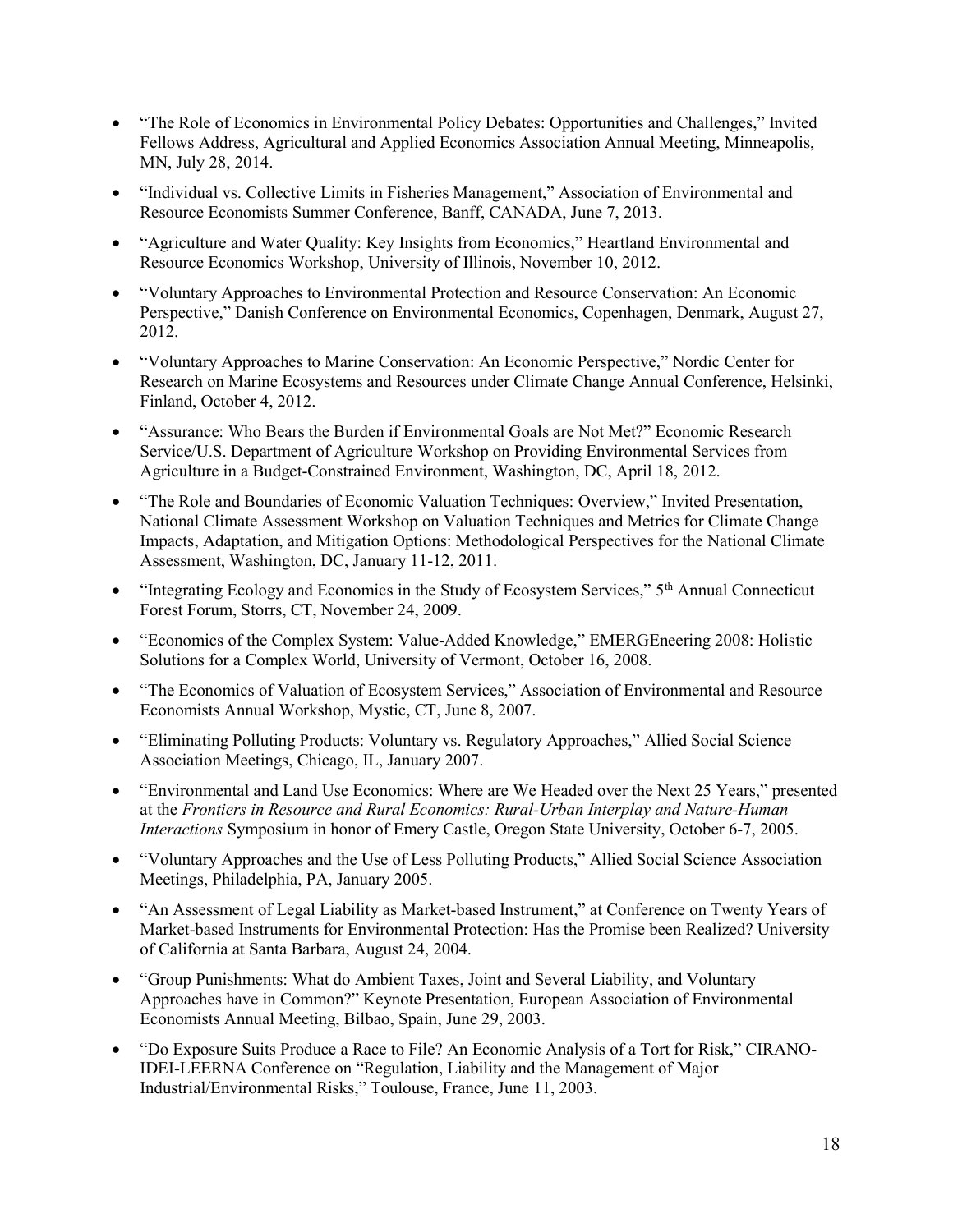- "Do Voluntary Approaches to Climate Change Lead to Efficient Environmental Protection?" Workshop on "Voluntary Agreements in Climate Change," Geneva, Switzerland, January 18, 2003.
- "Voluntary Approaches to Nonpoint Pollution Control: A New Role for Ambient Taxes," Second World Congress of Environmental and Resource Economists, Monterey, CA, June 24, 2002.
- "Should There be a Tort for Risk?" Law and Economics Association Meeting, Cambridge, MA, May 5, 2002.
- "Agriculture and Water Quality: The Role of Economic Incentives," Conference on The Farm Bill and the Environment, Washington, D.C., June 28, 2001.
- "Voluntary Agreements with Industries: Short Run vs. Long Run Equilibrium," Conference on Economics and the Environment, University of Central Florida, November 30, 2000.
- "Economics as a Tool for Better Decision Making," invited presentation at National Research Council, Oceans Studies Board, Symposium on Nutrient Over-Enrichment in Coastal Waters: Global Patterns of Cause and Effect, Washington, D.C., October 2000.
- "Voluntary Environmental Agreements with Multiple Firms: The Role of Free Riding," invited presentation at Wharton Impact Conference on Environmental Contracts: Comparative Approaches to Regulatory Innovation in Europe and the United States, University of Pennsylvania, Philadelphia, PA., September 1999.
- "Conceptual Issues in the Economics of Land Use," invited presentation at the Workshop on "The Economics of Rural Land Use Change," University of Maine, July 1999.
- "Environmental Liability," invited presentation at Harvard Institute for International Development Workshop on Environmental Economics and Policy Analysis, Harvard University, Cambridge, MA., July 1999.
- "Water Quality," invited presentation at JFK School of Government Executive Program on Environmental Economics, Harvard University, Cambridge, MA., May 1999.
- "Do Voluntary Approaches Lead to Efficient Environmental Protection?" invited presentation at the 2nd CAVA Workshop on Voluntary Approaches, Copenhagen, Denmark, May 1999.
- "Liability Transfers: A U.S. Perspective," invited presentation at the Workshop on Liability, Economics and Insurance, University of Odense, Odense, Denmark, October 1998.
- "Voluntary vs. Mandatory Approaches to Non-point Pollution Control: Complements or Substitutes?" contributed paper presented at World Congress of Environmental and Resource Economists, Venice, Italy, June 1998.
- "Voluntary vs. Mandatory Approaches to Non-point Pollution Control: Complements or Substitutes?" invited paper presented at the GREEN/ CIRANO conference on Natural Resource and Environmental Economics, Quebec, Canada, November 1997.
- "Voluntary Approaches to Environmental Protection: The Role of Legislative Threats," invited presentation at the Conference on "The Economics and Law of Voluntary Approaches in Environmental Policy," Fondazione ENI Enrico Mattei and Cerna, Venice, Italy, November 1996.
- "Economics of Environmental Regulation: Approaches to Economic Optimization," invited presentation at Workshop on "Environmental Issues in Transmission and Distribution," Electrical Insulation Research Center, University of Connecticut, October 1996.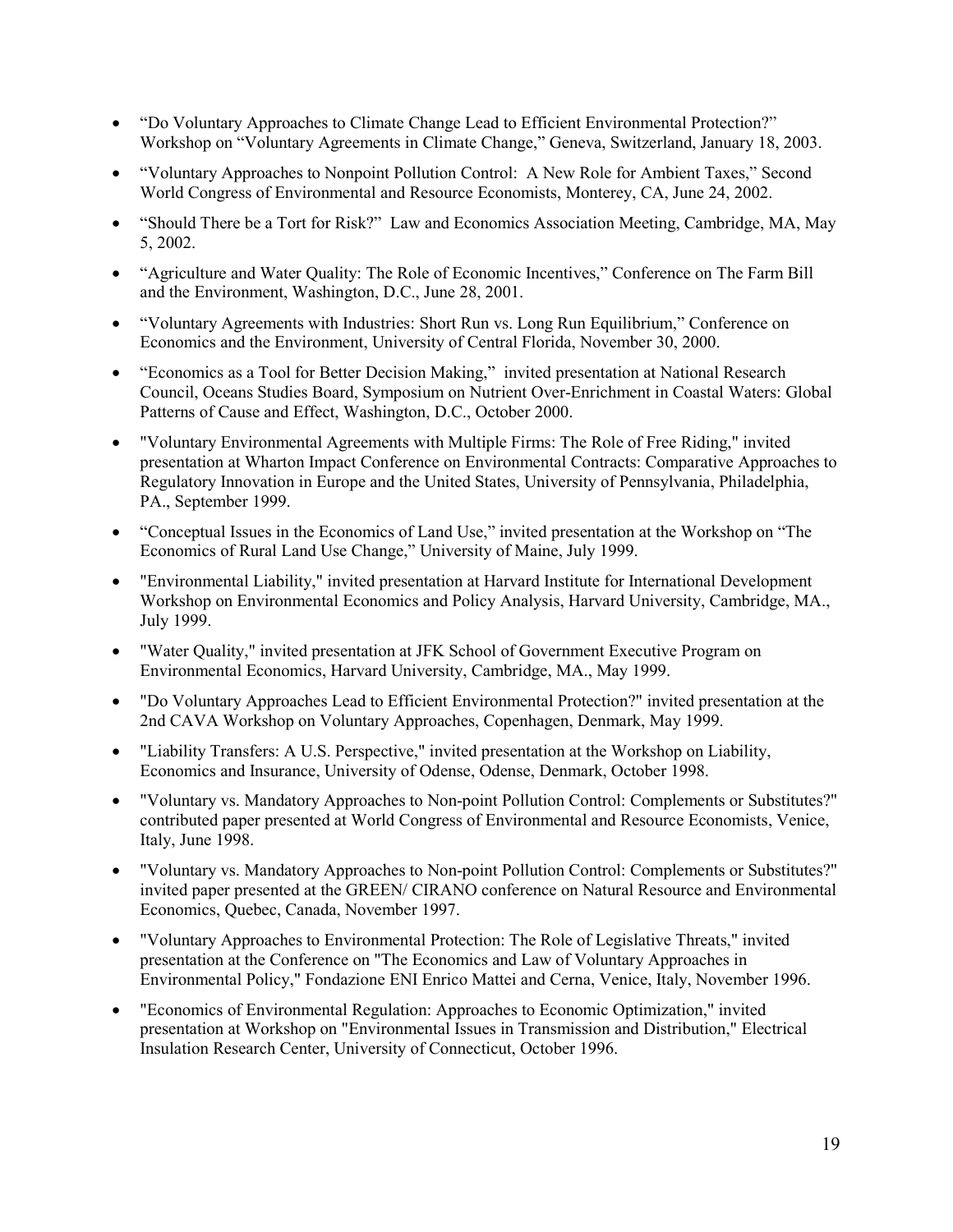- "Government Regulation and Compensation for Takings: Implications for Agriculture," invited paper presented at the American Agricultural Economics Association Annual Meeting, Indianapolis, IN, August 1995.
- "Intergovernmental Transfers in a Federal System: An Economic Analysis of Un-funded Mandates," invited presentation at Conference on "Environmental Policymaking in a Federal System," Leuven, Belgium, June 1995.
- "Environmental Accidents: An Economic Framework for Policy Evaluation," invited paper presented at Workshop on "Environmental Liability Reform in Transition Economies," sponsored by the Harvard Institute for International Development, Riga, Latvia, February 1995.
- "Legal Liability as an Environmental Policy Tool: Some Implications for Land Markets," invited paper presented at the 1994 TRED Conference on Managing Externalities, Lincoln Institute, Boston, MA, October 1994.
- "On the Use of Spatial Data for Environmental Policy Analysis," invited presentation at the American Agricultural Economics Association Annual Meeting, San Diego, CA, August 1994.
- "Agriculture and Water Quality: The Economic Effects of Induced Nutrient Management," Chesepeake Bay Research Conference, Norfolk, June 1994.
- "Property Transfers and Environmental Pollution," invited presentation at the Fondazione Eni Enrico Mattei, Milan, Italy, April 1994.
- "Environmental Policy and Risk," invited paper presented at the Annual Meeting of Regional Research Project S-232, Gulf Shores, Alabama, March 1994.
- "Compensation for Regulatory Takings: When Should Compensation be Paid?" Selected paper presented at Allied Social Science Association Annual Meeting, Boston, January 1994.
- "Issues in the Choice of Environmental Policy Instruments," invited paper presented at the Conference on Environmental Policy with Economic and Political Integration: The European Community and the United States, University of Illinois, Urbana-Champaign, October 1993.
- "Liability Transfers: The Role of Asymmetric Information," selected paper presented at the American Agricultural Economics Association Annual Meeting, Orlando, FL, August 1993.
- "Aggregation Bias and the Value of Site-Specific Information," with J. Wu, contributed paper presented at the American Agricultural Economics Association Annual Meeting, Baltimore, August 1992.
- "The Role of Mathematics in Teaching Economics," invited presentation at the American Agricultural Economics Association Annual Meeting, Baltimore, August 1992.
- "Economic Issues in Risk Avoidance," invited presentation at the Workshop on Electromagnetic Fields: How Do We Deal With the Issues? Meriden, CT, July 1992.
- "Incentive Issues in the Design of Non-point Source Pollution Control Policies," with Graham-Tomasi and J.B. Braden, invited paper presented at the Workshop on Theoretical Aspects of Nonpoint Pollution Control, Fondazione Eni Enrico Mattei, Milan, Italy, April 1992.
- "Information Problems in the Design of Non-point Source Pollution Policy" with John Braden, invited paper presented at the Association of Environmental and Resource Economists' Workshop on Management of Non-point Source Pollution, Lexington, KY, June 1991.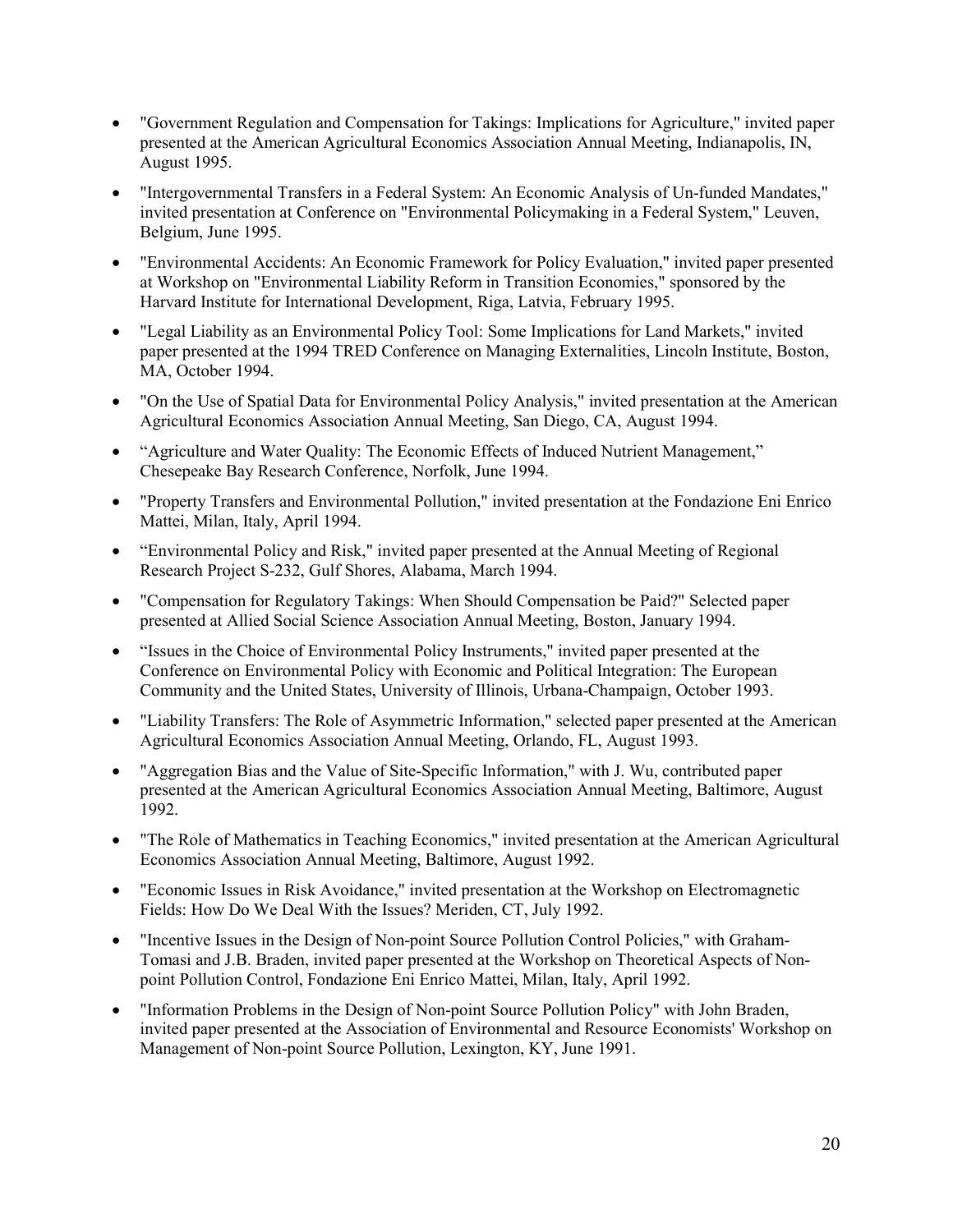- "Liability Transfers: An Economic Assessment of Buyer and Lender Liability," invited paper presented at Workshop on Innovations in Environmental Law, Woods Hole Oceanographic Institute, Woods Hole, MA, April 1991.
- "The Structure of Penalties in Environmental Enforcement: An Economic Analysis," selected paper presented at Workshop on Innovations in Environmental Law, Woods Hole Oceanographic Institute, Woods Hole, MA, April 1991.
- "Economic Issues Related to Deep Ocean Waste Disposal," invited presentation at Symposium on Deep Ocean Waste Disposal, Woods Hole Oceanographic Institute, Woods Hole, MA, January 1991.
- "Institutional 'Markets': The Role of Liability in Allocating Environmental Resources," contributed paper presented at the Association of Environmental and Resource Economists Workshop on Natural Resource Market Mechanisms, Madison, Wisconsin, June 1990.
- "Aggregate Analysis of Site-Specific Pollution Problems: The Case of Groundwater Contamination from Agricultural Chemicals," with James Opaluch, invited paper presented at the annual meeting of the Resource Policy Consortium, Washington, D.C., May 1990.
- "Liability for Groundwater Contamination from Pesticides: The Case of EDB in Connecticut," contributed paper presented at the American Agricultural Economics Association Annual Meeting, Baton Rouge, LA., August 1989.
- "Rational Roots of 'Irrational' Behavior: New Theories in the Economics of Decision-Making" with James J. Opaluch, invited paper presented at the Northeastern Agricultural and Resource Economics Association Annual Meeting, State College, PA., June 1989.
- "Air Pollution and Agriculture: Are the Interactions Significant?" invited paper presented at the Commercial Agriculture and Resource Policy Symposium, Baltimore, May 1989.
- "Incentive Policies for the Control of Agricultural Water Pollution," invited paper presented at the Symposium on Water Quality and Agriculture: An International Perspective on Policies, Washington, D.C., April 1989.
- "Compensation for Full or Partial Takings: Who Should Pay What to Whom?" with Thomas J. Miceli, contributed paper presented at the Eastern Economic Association Meeting, Baltimore, March 1989.
- "Hicksian Welfare Measures in a Regret Theory Framework," with James J. Opaluch, contributed paper presented at the American Agricultural Economics Association Annual Meeting, Knoxville, Tenn., August 1988.
- "Joint Liability in Torts: Long-Run and Short-Run Efficiency Effects," with Thomas J. Miceli, contributed paper presented at the Eastern Economic Association Annual Meeting, Boston, March 1988.
- "The Role of Economic Interdependence in Inter-jurisdictional Acid Rain Disputes: The U.S. -- Canadian Case," contributed paper presented at the American Agricultural Economics Association Annual Meeting, East Lansing, Michigan, August 1987.
- "Risk-Sharing in Pollution Control: Some Policy Issues," invited paper presented at the Southern Natural Resource Economics Workshop on Risk and Natural Resources, Atlanta, October 1986.
- "Trade Modeling: The Applied General Equilibrium Approach," invited paper presented at the American Agricultural Economics Association Conference on Modeling for the Analysis of International Trade," Reno, July 1986.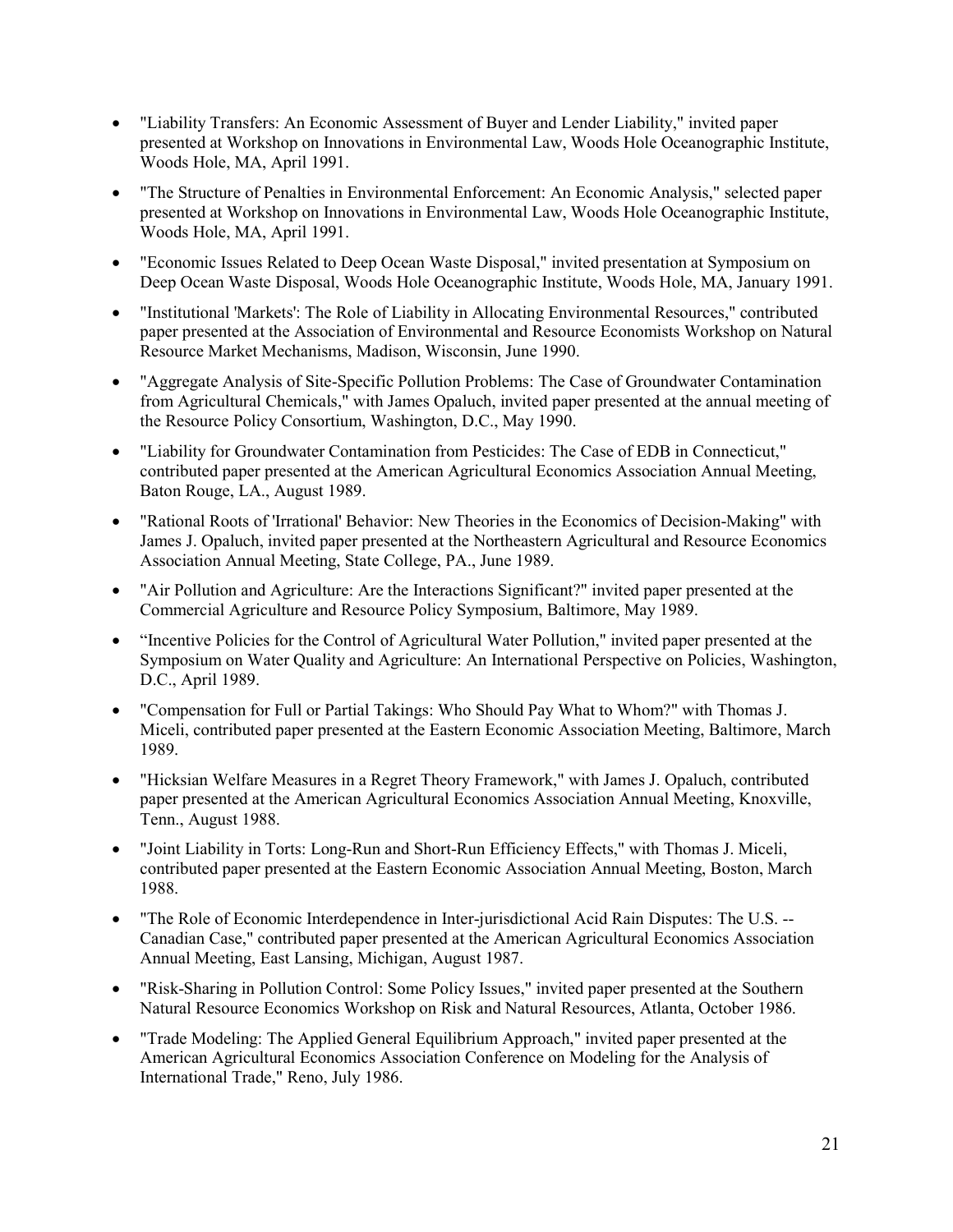- "Risk-Sharing in the Design of Environmental Policy," contributed paper presented at the American Agricultural Economics Association Annual Meeting, Reno, July 1986.
- "Risk-Sharing and Liability in the Control of Stochastic Externalities," contributed paper presented at the Association of Environmental and Resource Economists Workshop, Narragansett, R.I., June 1986.
- "Uncertainty and Incentives for Non-point Pollution Control," contributed paper presented at the American Agricultural Economics Association Annual Meeting, Ames, Iowa, August 1985.
- "Economic Incentives for the Control of Non-point Pollution," contributed paper presented at the Non-Point Pollution Symposium, Milwaukee, April 1985.

## Seminar Presentations (chronologically since 1990):

Yale University, Woods Hole Oceanographic Institute, Auburn University, Resources for the Future, University of Rhode Island, Yale University, Union College (Environmental Science, Policy and Engineering Winter Lecture Series), University of Binghamton, Rochester Institute of Technology (Gosnell Lecture), University of California at Riverside, University of Kansas, Yale University, Clark University, University of Delaware, University of Wyoming, University of Minnesota (Philip M. Raup Lecture on Land and Environmental Policy), University of New Hampshire, Iowa State University, University of California at Santa Barbara, University of Maryland, University of Guelph, University of Central Florida, University of Rhode Island, Yale University, University of Laval, Michigan State University, Columbia University, Clark University, Colby College, University of Nebraska, Harvard University, University of Illinois, University of Indiana, University of Michigan, Academia Sinica (Taipei, Taiwan), Chung-Hua Institution for Economic Research (Taipei, Taiwan), CIRANO (Montreal), Oregon State University, University of California-Davis, Yale University, University of Minnesota, Ohio State University, North Carolina State University, Iowa State University, Cornell University, University of Wisconsin, University of Guelph, University of Maryland, University of Rhode Island, Washington University, Yale University, Resources for the Future, Washington State University

## Grants/Contracts/Consultancies:

| 2014-2016 | "CNH-Ex: Interactive Effects of Economics, Public Policy, Land Use Change<br>And Invasive Plants in Long Island Sound Watersheds," National Science<br>Foundation (Chuanrong Zhang, P.I.)                                       |
|-----------|---------------------------------------------------------------------------------------------------------------------------------------------------------------------------------------------------------------------------------|
| 2014-2015 | "Economics of Bycatch Saving Technical Change," National Oceanographic and<br>Atmospheric Administration, National Marine Fisheries Service.                                                                                    |
| 2010-2012 | "Voluntary Rights-Based Approaches to Fishery Management," National<br>Oceanographic and Atmospheric Administration, National Marine Fisheries Service                                                                          |
| 2012-2014 | "Cost-Benefit Analysis of California Drift Gillnet Fishery Closure for Sea Turtle<br>Conservation," National Oceanographic and Atmospheric Administration, National<br>Marine Fisheries Service                                 |
| 2012      | "Connecticut Green Revenue Analysis," Connecticut Fund for the Environment.                                                                                                                                                     |
| 2010-2012 | "National Needs Fellowships for MS in Resource Economics with a Focus on<br>Integrated Watershed Management and Policy," U.S. Department of Agriculture,<br>National Institute of Food and Agriculture (Rigoberto Lopez, P.I.). |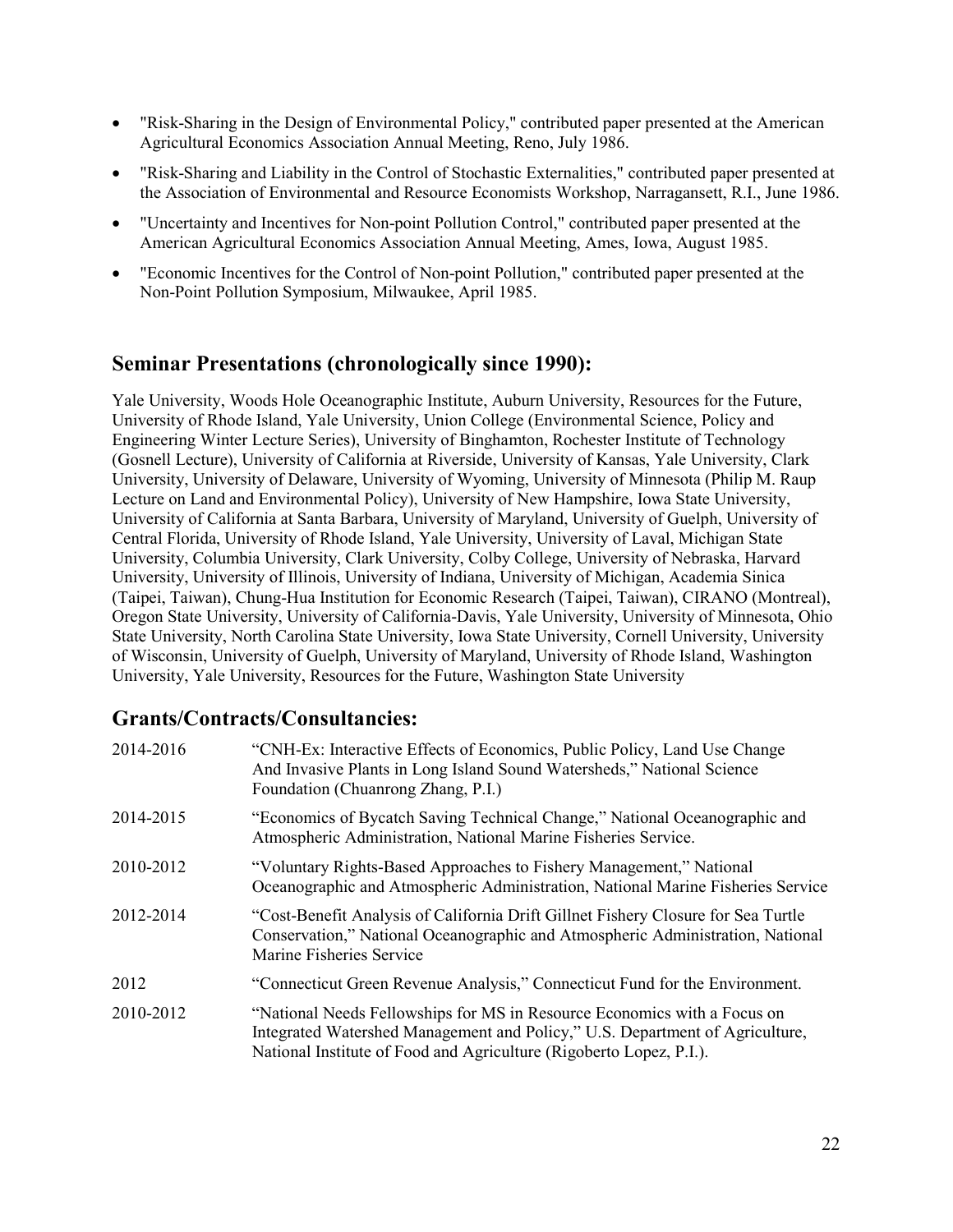| 2008-2009   | "Reversing Urban Sprawl: A Reclaimability Index Approach for Reviving<br>Downtown Brownfields," Center for Transportation and Urban Planning (Maria<br>Chrysochoou, P.I.)                                                                                                               |
|-------------|-----------------------------------------------------------------------------------------------------------------------------------------------------------------------------------------------------------------------------------------------------------------------------------------|
| 2005-2008   | "Improved Valuation of Ecological Benefits Associated with Aquatic Living<br>Resources: Development and Testing of Indicator-Based Stated Preference Valuation<br>and Transfer," U.S. Environmental Protection Agency STAR Grant (Robert<br>Johnston, P.I.).                            |
| 2007        | "Voluntary Programs to Protect Pacific Sea Turtles: An Economic Evaluation",<br>National Oceanographic and Atmospheric Administration, National Marine Fisheries<br>Service.                                                                                                            |
| 2004-2006   | "Optimal Regulation and Choice of Policy Instruments for Sea Turtles in the Pacific<br>Ocean, Accounting for Risk of Detection and Effectiveness," National<br>Oceanographic and Atmospheric Administration, National Marine Fisheries Service.                                         |
| 2003-2005   | "An Experimental Economics Examination of Incentive Mechanisms for Reducing<br>Ambient Water Pollution Levels from Agricultural Non-Point Source Pollution,"<br>Cornell University sub-contract, U.S. Environmental Protection Agency STAR Grant<br>(Greg Poe, P.I.)                    |
| 1995        | "Environmental Liability Reform in Transition Economies," Harvard Institute for<br>International Development.                                                                                                                                                                           |
| 1994        | "Treatment vs. Prevention: An Analysis of Ex Ante vs. Ex Post Approaches to Food<br>Safety," Food Marketing Policy Center, Department of Agricultural and Resource<br>Economics, University of Connecticut.                                                                             |
| 1993-1995   | "Climate Change and Agriculture: The Role of Farmer Adaptation," Electric Power<br>Research Institute.                                                                                                                                                                                  |
| 1993-1994   | "Redesigning CERCLA Liability: An Analysis of the Issues," Reason Foundation,<br>Los Angeles, CA.                                                                                                                                                                                       |
| 1991-1993   | "Regulations and Economic Incentives for Achieving Groundwater Quality," with<br>C.R. Harper, C. Willis, and J.T. Finn (University of Massachusetts), Sub-awards of<br>grant to University of Massachusetts from U.S. Department of Agriculture,<br>Cooperative State Research Service. |
| 1990-1991   | "Measuring the Impacts of Non-Uniform Product Liability Laws on the Cost of U.S<br>Goods: Phase I: Methodology and Study Design," Contract with Arthur W. Wright<br>and Associates, U.S. Small Business Administration, Office of Advocacy, Contract<br>No. SBA 5647-OA-90.             |
| 1989-1993   | "Evaluating the National/Regional Impacts of Policies to Control Agricultural<br>Sources of Water Pollution: The Link to the Resource Base," Co-Operative<br>Agreement with the U.S. Department of Agriculture, Economic Research Service.                                              |
| 1988-1989   | "Liability for Groundwater Contamination: Economics Incentive and Distributional<br>Effects," Institute of Water Resources, University of Connecticut.                                                                                                                                  |
| Summer 1988 | "Theoretical and Empirical Extensions of Cost/Benefit Measures Under Uncertainty,"<br>Research Foundation, University of Connecticut.                                                                                                                                                   |
| 1985-1989   | "Uncertainty and Irreversibility in Natural Resource Use," Agricultural Experiment<br>Station, University of Wisconsin.                                                                                                                                                                 |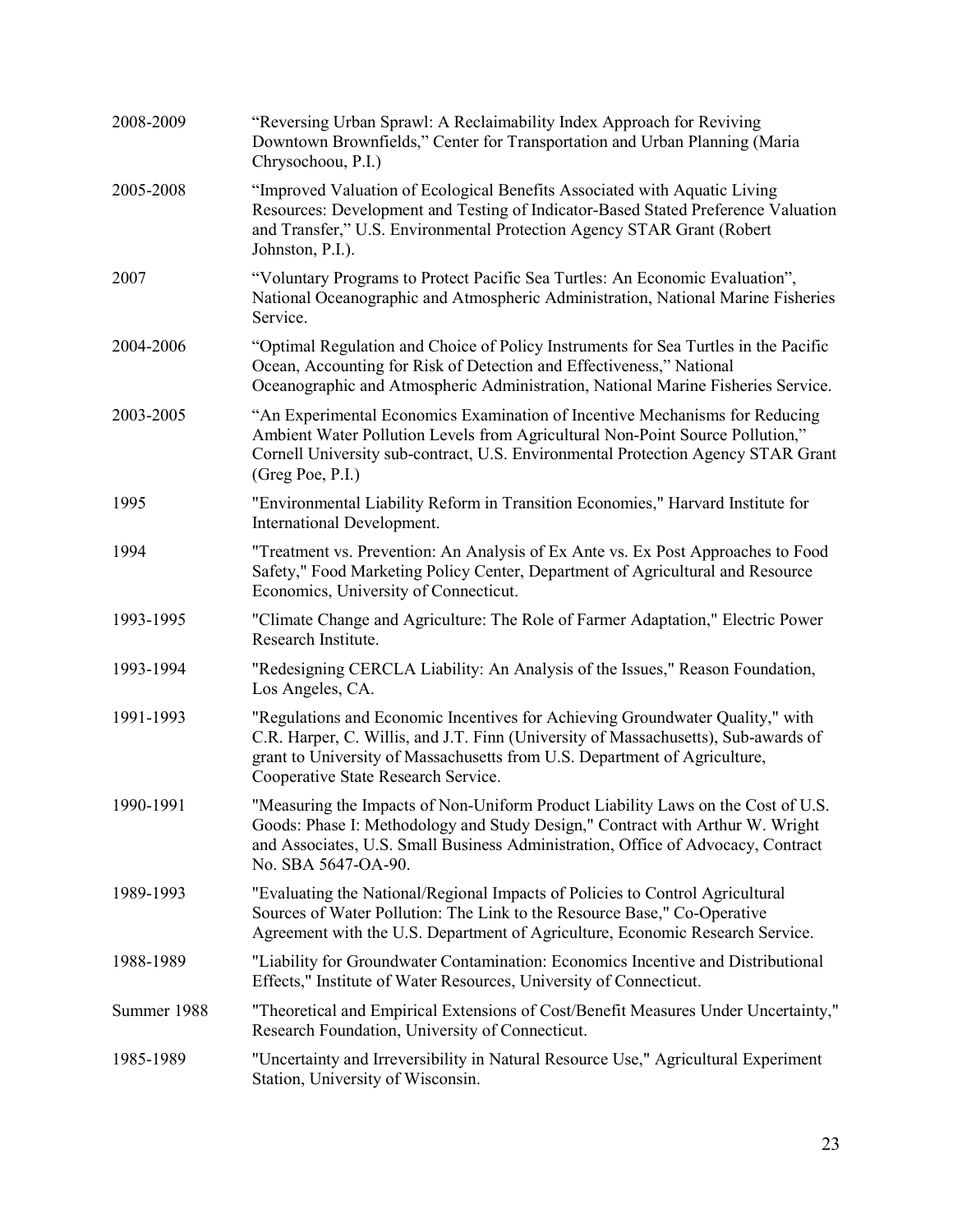# Other Professional Activities (since 1990):

- Invited Participant, WPRFMC/NOAA/NMFS Workshop on Disproportionate Burden, Honolulu, Hawaii, September, 2014.
- Invited Participant, Camp Resources, Wrightsville Beach, NC, July, 2014.
- Invited Panelist, Smarter Economy Conference, Harwich, MA, May 12, 2014.
- Invited Panelist, "Women in Agricultural Economics: A Centennial Celebration," Agricultural and Applied Economics Association annual meeting, July 26, 2010.
- Invited discussant, University of Pennsylvania Law School, Penn Program on Regulation, September, 2010.
- Invited participant, National Institute of Food and Agriculture, Workshop on Social Science Research Planning, Washington, D.C., May, 2010.
- Organizer/Moderator, Session on "Combining Environmental and Development Goals: Strategies for Moving Forward," AEA/AERE Joint Session, ASSA Meetings, Atlanta, GA, January 2010.
- Invited discussant, Selected Paper Session on "Pollution Control," Agricultural and Applied Economics Association Meeting, Milwaukee, WI, July 2009.
- Invited discussant, AERE Selected Paper Session on Firm Participation in Voluntary Environmental Programs and Compliance with Mandatory Environmental Regulations, Allied Social Science Association Meeting, January 2009.
- Philip M. Raup Lecture on Land and Environmental Policy, "Ecosystem Services: A New or Old Paradigm within Environmental Economics," University of Minnesota, May 1, 2008.
- Invited discussant, Economics, Law and the Environment Program, Symposium on "Property Rights in Environmental Assets: Economic and Legal Perspectives," University of Arizona, October 26, 2007.
- Invited discussant, Yale University, School of Management, Environmental Economics Conference, November 16, 2007.
- 4 th Galloway Lecture, "Using Economics to Preserve Endangered Species: The Case of the Pacific Sea Turtle," University of Central Florida, March 23, 2006.
- Invited discussant, NBER Workshop of Environmental Economics Working Group, Cambridge, MA, April 8, 2006.
- Invited discussant, session on Evaluating Pollution Prevention Policies, American Agricultural Economics Association Meeting, Providence, RI, July 25, 2005.
- Invited discussant, commentator in session on EPA's Environmental Economic Research Needs and EPA's Research Strategy, American Agricultural Economics Association Meeting, Providence, RI, July 25, 2005.
- Invited discussant, session on "Voluntary Environmental Initiatives: Implications for Environmental and Financial Performance," American Agricultural Economics Association Meeting, Denver, CO, August 2004.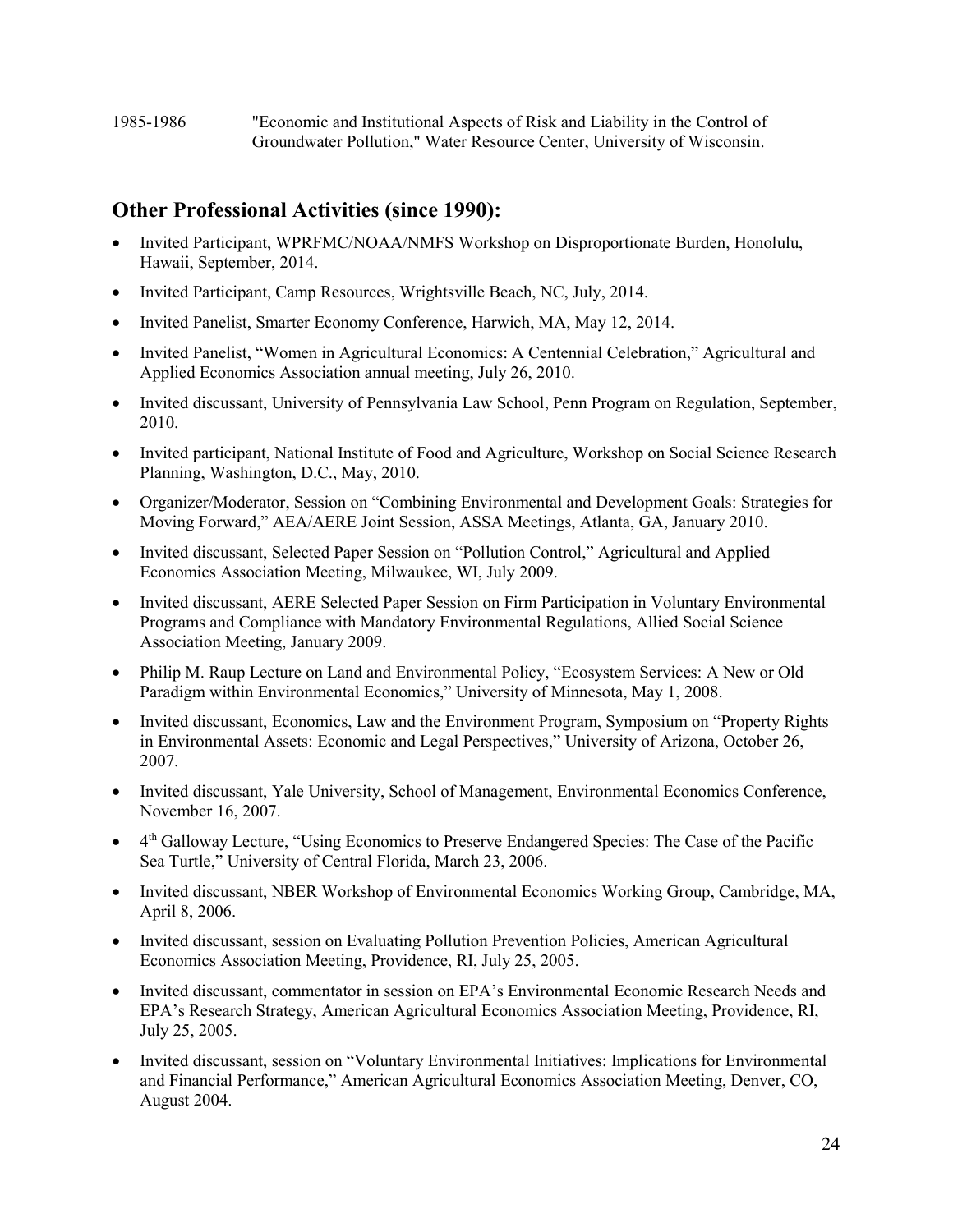- Invited participant, symposium on "Who Will Help the Social Planner?" American Agricultural Economics Association Meeting, Denver, CO, August 2004.
- Research Fellow, Rural Development Research Consortium, University of California, Berkeley, 2003-Present.
- Invited participant, National Science Foundation sponsored Workshop on Developing a Research Agenda for Linking Ecological and Socioeconomic Systems, Tempe, AZ, June 2000.
- Invited panelist, EPA Workshop on Climate Change and Agriculture, Washington, D.C., May 1998.
- Invited discussant, National Bureau of Economic Research (NBER) Conference on Trade, the Environment, and Natural Resources, Cambridge, MA, May 1998
- Invited discussant, Allied Social Science Association (ASSA) Meeting, Chicago, January 1998.
- Invited discussant, American Agricultural Economics Association (AAEA) Meeting, Toronto, August 1997.
- Invited discussant for session at "Flexible Incentives for the Adoption of Environmental Technologies in Agriculture," University of Florida, Gainesville, FL, June 1997.
- Moderator/discussant at session on "Environmental Federalism," Association for Public Policy Analysis and Management, Pittsburgh, PA, November 1996.
- Invited discussant for session at "Economics of Sustainable Agriculture," U.S. Department of Agriculture, Economic Research Service, Washington, D.C., October 1996.
- Invited attendee at a conference on "Environmental Reform: The Next Generation Project," at Yale University, Yale Center for Environmental Policy and Law, September 1996.
- Invited discussant, "Environmental Auditing and Corporate Environmental Performance," Allied Social Science Association Meeting, Washington, D.C., January 1995.
- Invited discussant, "The Benefits of Groundwater Protection," Annual Meeting of the American Agricultural Economics Association, San Diego, CA, August 1994.
- Invited discussant, "Exploiting Spatial Data in Agriculture: New Theories, New Technologies," Annual Meeting of the American Agricultural Economics Association, San Diego, CA, August 1994.
- Member, Technical Review Committee for "Livestock and the Environment: A National Pilot Project," Iowa State University, 1994.
- Member, Editorial Board, CIESIN Thematic Guides on Global Warming, 1994.
- Member, Technical Review Committee, "Livestock and the Environment: A National Pilot Project," Iowa State University, 1993.
- Invited discussant, "Budget Balancing Incentive Mechanisms," American Agricultural Economics Association Annual Meeting, Baltimore, MD, August 1992.
- Discussant, "Regulatory Systems and Systems Dynamics: An Institutional Analysis of Superfund," American Economic Association Annual Meeting, December 1990.

Journal/Manuscript Reviews: Agribusiness: An International Journal, Agricultural and Resource Economics Review, American Economic Review, American Journal of Agricultural Economics, American Journal of Economics and Sociology, American Law and Economics Review, BioScience, Canadian Journal of Agricultural Economics, Canadian Journal of Economics, Choices, Climatic Change, Climate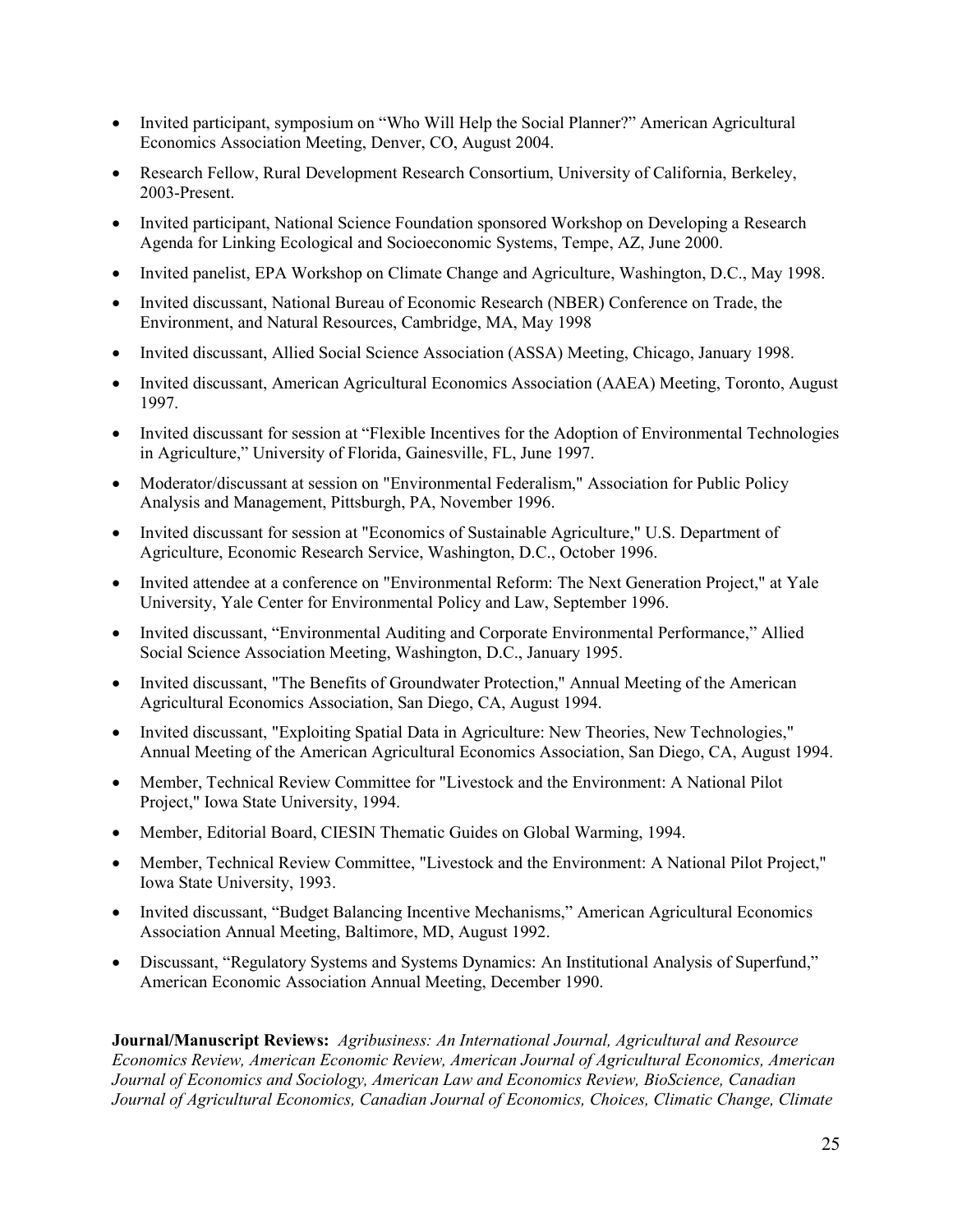Change Economics, Climate Research, Conservation Biology, Contemporary Economic Policy, Ecological Economics, Economica, Economic Inquiry, Economic Letters, Environment and Development Economics, Environmental and Resource Economics, European Economic Review, European Review of Agricultural Economics, European Review of Law and Economics, Food Policy, Frontiers in Marine Science, International Journal of the Economics of Business, International Journal of Production Economics, International Review of Environmental and Resource Economics, International Review of Law and Economics, Journal of Agricultural and Applied Economics, Journal of Agricultural and Food Industrial Organization, Journal of Agricultural and Resource Economics, Journal of Cleaner Production, Journal of Comparative Economics, Journal of Development Economics, Journal of Economic Behavior and Organization, Journal of Economic Education, Journal of Economics and Business, Journal of Economics and Management Strategy, Journal of Environmental Economics and Management, Journal of Environmental Management, Journal of Environmental Management and Strategy, Journal of Empirical Legal Studies, Journal of Industrial Economics, Journal of Institutional and Theoretical Economics, Journal of Law and Economics, Journal of Legal Studies , Journal of Marine Environmental Engineering, Journal of Policy Analysis and Management, Journal of Public Economic Theory, Journal of Public Economics, Journal of Real Estate Finance and Economics, Journal of Regulatory Economics, Journal of Urban Economics, Land Economics, Law and Policy, Managerial and Decision Economics, Marine Resource Economics, Oxford Economic Papers, Policy Studies Journal, Rand Journal of Economics, Resource and Energy Economics, Review of Agricultural Economics, Review of Economics and Statistics, Review of Environmental Economics and Policy, Review of Law and Economics, Scandinavian Journal of Economics, Southern Economic Journal, Strategic Behavior and the Environment, Urban Affairs Review, Water Resources Research, World Development.

Grant/Book Proposal Reviews: AKF (Institute of Local Government Studies), Australian Science Foundation, Blackwell Publishers, Cambridge University Press, Connecticut Sea Grant, Edward Elgar, Katholic University of Leuven, Kluwer Academic Publishers, Mansholt Institute, MIT Press, National Academy of Sciences, National Oceanic and Atmospheric Administration, National Science Foundation, Netherlands Organization for Scientific Research, Ohio State University Sea Grant Program, Research Council of Canada, South-Western College Publishing, Socio-environmental Synthesis Center (SESYNC), Social Science and Humanities Research Council of Canada, Swiss National Science Foundation, U.S. Department of Energy, U.S. State Department, University of Maryland Agricultural Experiment Station, Minnesota Sea Grant Program, University of Hawaii Sea Grant, University of Rhode Island Experiment Station, Wisconsin Sea Grant Program, Worth Publishers.

PhD Advisees (21): Rasha Ahmed, Bobur Alimov, James Barrett, James Bathgate, Tianjie Chen, Paul Conant, Joel Corona, Na Li Dawson, Katalin Demeter, Deepak Joglekar, Kristin Roti Jones, Surabhi Kadambe, Sung-Woen Kim, Zheng Liu, Zinnia Mukherjee, Tapas Ray, Ishita Sengupta, Tsvetan Tsvetanov, Lih-Chyi Wen, Junjie Wu, Rong Zhou

#### Media Interviews/Podcasts/Videos

- "Collective vs. Individual Rights and Responsibilities in Environmental Protection and Resource Management," Sackler Colloquium of the National Academy of Sciences, Irvine, CA, January 2018. (YouTube video: https://www.youtube.com/watch?v=RaLBMAQtxOk )
- Policy Forum podcast: "Bridging the Gap: Giving Researchers a Stronger Voice in Policy", February 10, 2017 https://www.policyforum.net/bridging-gap-2/. Also cited in an article by the Kini Initiative (an Initiative for Sharing Water Knowledge):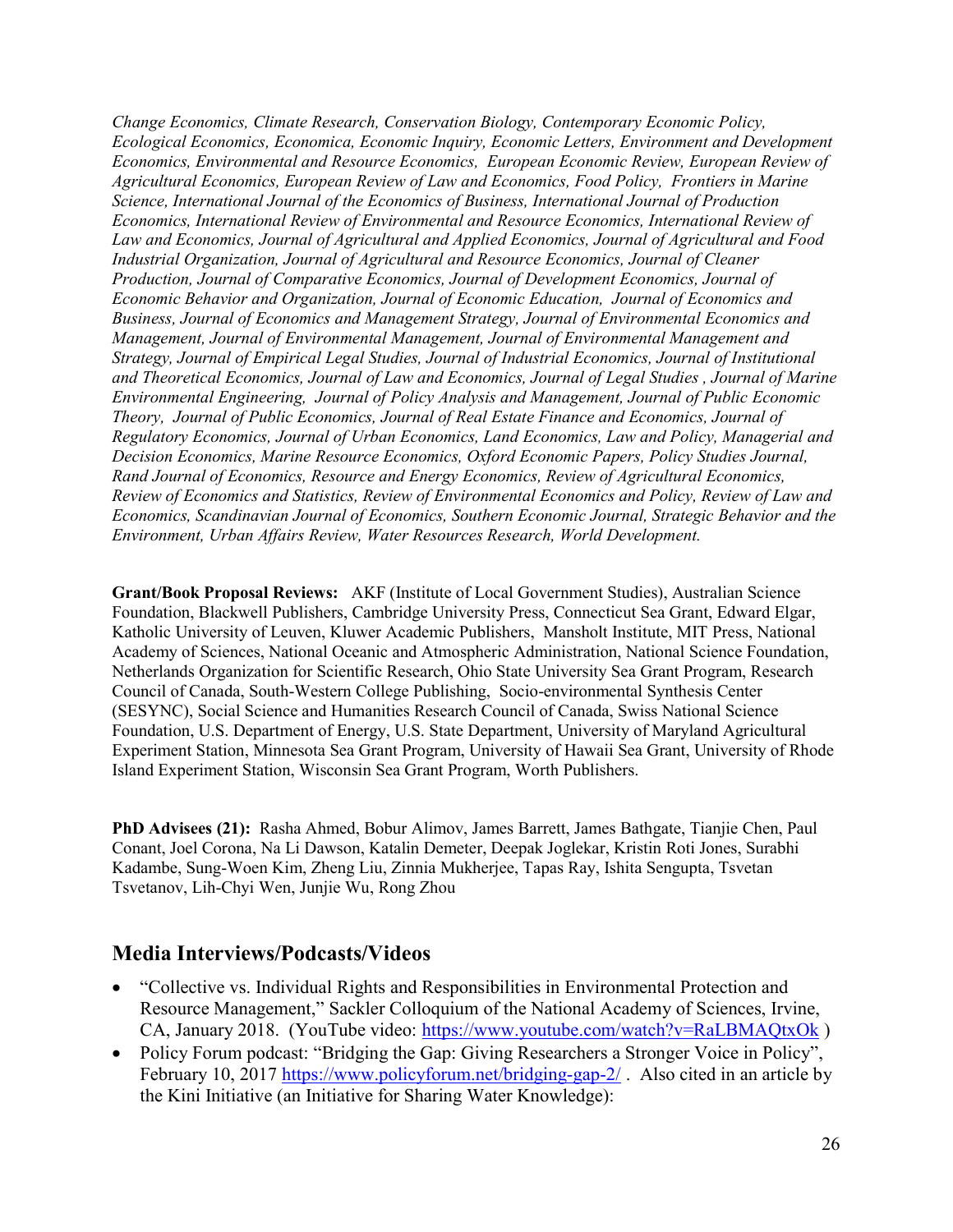https://kini.waterpartnership.org.au/posts/1476829-being-agents-of-change-in-a-changingworld-a-social-science-perspective

- iTunes Podcast for the *Applied Economics Perspectives and Policy*, 12/5/2013 https://itunes.apple.com/us/podcast/podcast-from-applied-economic-perspectives-andpolicy/id355494243?mt=2
- National Public Radio story on a gum tax in Mexico, 3/28/13, http://www.pbs.org/wgbh/nova/earth/gum-tax.html

# Other Professional Service:

- International Institute of Fisheries Economics and Trade (IIFET), Fellows Selection Committee, 2015.
- Agricultural and Applied Economics Association, Fellows Selection Committee, 2010-2015 (Chair, 2013-14).
- Association of Environmental and Resource Economists Summer Conference Program Committee, 2011-2017.
- European Association of Environmental and Resource Economists Annual Conference Program Committee, 2011- 2017.
- World Congress of Environmental and Resource Economists Program Selection Committee, 2010, 2014.
- President (President-elect, Immediate Past President), Association of Environmental and Resource Economists, 2009-2011.
- Member, Agricultural and Applied Economics Association, Foundation Endowment Committee, 2008-2011.
- Member, Agricultural and Applied Economics Association, Selected Posters Committee, 2008.
- Member, Nominating Committee, Association of Environmental and Resource Economists, 2005.
- Member, American Agricultural Economics Association Selected Papers Committee, 2004, 2008, 2017.
- Member, American Agricultural Economics Association Foundation Board, 2002-2005.
- Outstanding Doctoral Dissertation Award Committee, American Agricultural Economics Association, 2002-2004 (Chair in 2003).
- Member, Ad Hoc Committee on Name and Image Change, American Agricultural Economics Association, 2002-2003.
- Member, Paper Selection Committee, Second World Congress of Environmental and Resource Economists, 2002.
- Outside Dissertation Evaluator, University of Copenhagen, 2002.
- Member, Nominating Committee, Association of Environmental and Resource Economists, 2000- 2001.
- Member, Program Committee, World Congress of Environmental and Resource Economists, 1998.